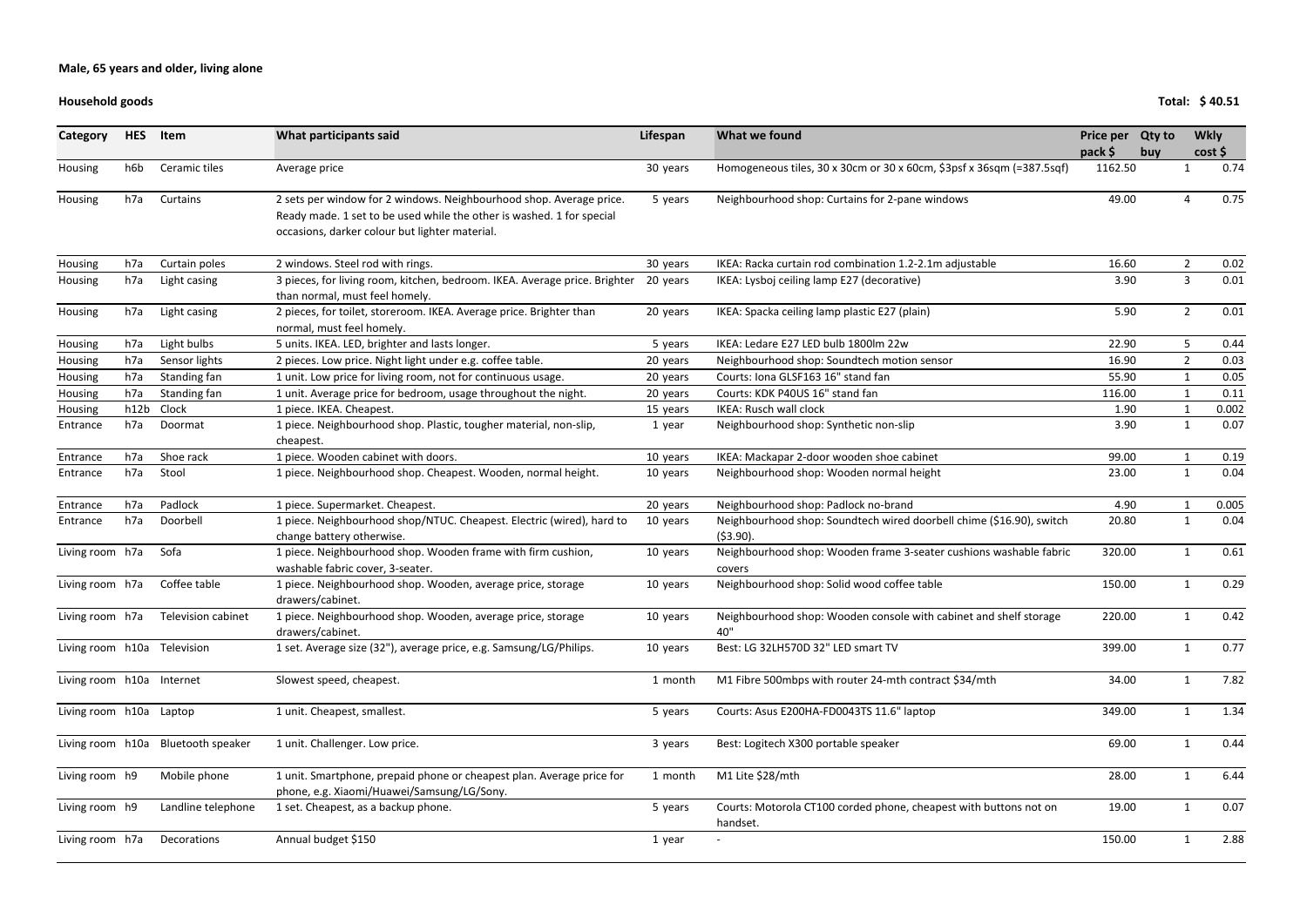| pack \$<br>cost<br>buy<br>Entire 2-room flat with Nippon paint<br>1.15<br>Living room h6b<br>Painting<br>Repainting every 10 years<br>600.00<br>10 years<br>-1<br>0.77<br>Neighbourhood shop: Extendable wooden table for 6 with 4 chairs, no<br>399.00<br>Dining table and<br>1 piece. Neighbourhood shop. 4 seater, extendable to 6. Solid wood.<br>Dining<br>h7a<br>10 years<br>$\mathbf{1}$<br>chairs<br>cushion.<br>Low price.<br>3 pieces. Neighbourhood shop/Daiso. Ceramic.<br>2.00<br>3<br>h7a<br>Plates (small)<br>Daiso<br>0.02<br>Dining<br>5 years<br>3<br>0.02<br>h7a<br>Plates (big)<br>3 pieces. Neighbourhood shop/Daiso. Ceramic.<br>2.00<br>Dining<br>Daiso<br>5 years<br>Bowls (rice)<br>2 pieces. Neighbourhood shop/Daiso. Ceramic.<br>$\overline{2}$<br>0.02<br>h7a<br>2.00<br>Daiso<br>Dining<br>5 years<br>0.02<br>h7a<br>2 pieces. Neighbourhood shop/Daiso. Ceramic.<br>2.00<br>$\overline{2}$<br>Dining<br>Bowls (soup)<br>Daiso<br>5 years<br>6<br>Sauce dishes<br>Daiso: Porcelain/melamine sauce dish<br>2.00<br>0.05<br>h7a<br>6 pieces. Japan Home/Daiso.<br>Dining<br>5 years<br>h7a<br>6 pieces. Neighbourhood shop.<br>0.80<br>6<br>0.01<br>Teaspoon<br>Neighbourhood shop: Stainless steel teaspoon<br>Dining<br>7 years<br>6<br>0.02<br>h7a<br>Tablespoon<br>6 pieces. Neighbourhood shop.<br>Neighbourhood shop: Stainless steel tablespoon<br>1.50<br>Dining<br>7 years<br>Fork<br>0.01<br>h7a<br>6 pieces. Neighbourhood shop.<br>Neighbourhood shop: Stainless steel fork<br>0.70<br>6<br>Dining<br>7 years<br>6<br>6 pieces. Neighbourhood shop.<br>0.01<br>h7a<br>Soup spoon (chinese)<br>Neighbourhood shop: Porcelain soup spoon<br>0.80<br>Dining<br>7 years<br>Chopsticks<br>6 pairs. Neighbourhood shop.<br>Neighbourhood shop: Wooden chopsticks set<br>2.90<br>Dining<br>h7a<br>0.01<br>1<br>7 years<br>h7a<br><b>Butter knife</b><br>1 piece. NTUC/IKEA/neighbourhood shop. Low price.<br>2.40<br>0.02<br>Neighbourhood shop: Stainless steel butter knife<br>$\mathbf{1}$<br>Dining<br>2 years<br>h7a<br>0.05<br>Mug<br>2 pieces. Neighbourhood shop/IKEA.<br>IKEA: Porcelain mug 35cl<br>3.90<br>$\overline{2}$<br>Dining<br>3 years<br>0.07<br>h7a<br>Glasses<br>6 pieces. Neighbourhood shop/IKEA.<br>IKEA: 28cl glass<br>1.90<br>6<br>Dining<br>3 years<br>4 pieces. NTUC/IKEA/neighbourhood shop. For hot food. Low price.<br>IKEA: AVSKILD cork coaster pack of 4<br>0.90<br>0.01<br>h7a<br>Coaster<br>$\mathbf{1}$<br>Dining<br>2 years<br>1 stack. NTUC. Buy when needed. Cheapest.<br>NTUC: HOMEPROUD 7" disposable paper plates, set of 30.<br>2.30<br>Disposable plates<br>0.02<br>Dining<br>h7a<br>2 years<br>0.02<br>h7a<br>1 stack. NTUC. Buy when needed. Cheapest.<br>NTUC: HOMEPROUD disposable cups clear, 20 pieces.<br>1.80<br>Disposable cups<br>1<br>Dining<br>2 years<br>h7a<br>Thermos flask<br>1 piece. NTUC/neighbourhood shop. Average price.<br>Neighbourhood shop: Thermos flask 1.6L<br>29.90<br>0.29<br>$\mathbf{1}$<br>Kitchen<br>2 years<br>h12b<br>Clock<br>7.90<br>0.03<br>Kitchen<br>1 piece. Neighbourhood shop. Basic, cheapest.<br>Neighbourhood shop: Plastic wall clock<br>$\mathbf{1}$<br>5 years<br>Rice cooker<br>1 unit. NTUC/Best Denki/Courts/Giant. LG, Samsung. 4 cups capacity.<br>0.23<br>Kitchen<br>h7a<br>Courts: PHILIPS 1L rice cooker<br>59.00<br>$\mathbf{1}$<br>5 years<br>Average price.<br>Electric kettle<br>1 unit. Neighbourhood shop/Courts/Audiohouse/Giant.<br>h7a<br>Courts: CORNELL electric kettle 1L<br>32.90<br>0.21<br>Kitchen<br>$\mathbf{1}$<br>3 years<br>1 unit. Neighbourhood shop/Courts/Audiohouse/Giant.<br>Blender<br>Giant: TEFAL 1.5L blender 350W<br>39.90<br>0.15<br>Kitchen<br>h7a<br>$\mathbf{1}$<br>5 years<br>Kitchen<br>h7a<br>Oven toaster<br>1 unit. NTUC/Best Denki, about \$30.<br>15 years<br>Best Denki: MISTRAL oven toaster<br>39.00<br>0.05<br>1 unit. Neighbourhood shop/Courts/Audiohouse/Giant. 200L,<br>0.94<br>Fridge<br>Courts: PANASONIC 2 door fridge 205L<br>489.00<br>Kitchen<br>h7a<br>10 years<br>$\mathbf{1}$<br>LG/Panasonic/Mistubishi/Samsung, average price.<br>Stove<br>1 unit. Courts/NTUC/Gain City. Average price, cheapest breaks down<br>h7a<br>Gain City: EF GAS Hob-2 burner<br>379.00<br>0.73<br>Kitchen<br>10 years<br>1<br>very fast, not safe. 2-hob.<br>Neighbourhood shop: ZEBRA cooking pot "22 high body"<br>Kitchen<br>h7a<br>Pot<br>1 piece. Neighbourhood shop. Large size, average price.<br>51.90<br>0.05<br>20 years<br>h7a<br>Pot<br>1 piece. Neighbourhood shop. Small size, average price.<br>Neighbourhood shop: ZEBRA cooking pot "20 high body"<br>43.90<br>0.04<br>Kitchen<br>20 years<br>Wok<br>Kitchen<br>h7a<br>Neighbourhood shop: Black wok medium<br>1 piece. Neighbourhood shop. Average price.<br>13.90<br>0.01<br>20 years<br>h7a<br>Wok lid<br>1 piece. Neighbourhood shop. Average price.<br>Neighbourhood shop: Medium stainless steel wok lid<br>6.50<br>0.01<br>Kitchen<br>20 years<br>Kitchen<br>5.90<br>0.06<br>h7a<br>1 piece. Small-sized. Low price.<br>IKEA: KAVALKAD 24cm frying pan<br>Frying pan<br>2 years<br>h7a<br>Steam rack<br>1 piece. Neighbourhood shop. Average price.<br>Neighbourhood shop: Stainless steel steamer rack<br>0.005<br>Kitchen<br>5.00<br>20 years<br>2 pieces. One wooden (stir fry vegetables), one silicone (fry fish,<br>Neighbourhood shop: Spatula/turner wooden/silicone<br>3.90<br>$\overline{2}$<br>0.01<br>Kitchen<br>h7a<br>Spatula/turner<br>10 years<br>omelette). Low price.<br>h7a<br>Ladle<br>2.20<br>Neighbourhood shop: Stainless steel ladle large<br>0.01<br>Kitchen<br>1 piece. For soup. Low price.<br>5 years<br>Kitchen<br>0.003<br>h7a<br>1.60<br>Rice scoop<br>Neighbourhood shop: Plastic rice scoop<br>10 years<br>1 piece.<br>Neighbourhood shop: Knife 7.5"<br>0.03<br>Kitchen<br>h7a<br>Knife (large)<br>1 piece. Neighbourhood shop.<br>7.40<br>5 years<br>Kitchen<br>Knife (small)<br>1 piece. Neighbourhood shop.<br>Neighbourhood shop: Knife 3.5"<br>3.00<br>0.01<br>h7a<br>5 years<br>Cleaver ("chopper")<br>1 piece. Neighbourhood shop. Average price.<br>Neighbourhood shop: Cleaver 8.5"<br>0.05<br>Kitchen<br>h7a<br>13.00<br>$\mathbf{1}$<br>5 years<br>Knife sharpener<br>Neighbourhood shop: Sharpening stone<br>3.90<br>0.01<br>Kitchen<br>h7a<br>1 piece. Low price.<br>10 years | Category | <b>HES</b> | Item | What participants said | Lifespan | What we found | Price per Qty to |  | <b>Wkly</b> |
|---------------------------------------------------------------------------------------------------------------------------------------------------------------------------------------------------------------------------------------------------------------------------------------------------------------------------------------------------------------------------------------------------------------------------------------------------------------------------------------------------------------------------------------------------------------------------------------------------------------------------------------------------------------------------------------------------------------------------------------------------------------------------------------------------------------------------------------------------------------------------------------------------------------------------------------------------------------------------------------------------------------------------------------------------------------------------------------------------------------------------------------------------------------------------------------------------------------------------------------------------------------------------------------------------------------------------------------------------------------------------------------------------------------------------------------------------------------------------------------------------------------------------------------------------------------------------------------------------------------------------------------------------------------------------------------------------------------------------------------------------------------------------------------------------------------------------------------------------------------------------------------------------------------------------------------------------------------------------------------------------------------------------------------------------------------------------------------------------------------------------------------------------------------------------------------------------------------------------------------------------------------------------------------------------------------------------------------------------------------------------------------------------------------------------------------------------------------------------------------------------------------------------------------------------------------------------------------------------------------------------------------------------------------------------------------------------------------------------------------------------------------------------------------------------------------------------------------------------------------------------------------------------------------------------------------------------------------------------------------------------------------------------------------------------------------------------------------------------------------------------------------------------------------------------------------------------------------------------------------------------------------------------------------------------------------------------------------------------------------------------------------------------------------------------------------------------------------------------------------------------------------------------------------------------------------------------------------------------------------------------------------------------------------------------------------------------------------------------------------------------------------------------------------------------------------------------------------------------------------------------------------------------------------------------------------------------------------------------------------------------------------------------------------------------------------------------------------------------------------------------------------------------------------------------------------------------------------------------------------------------------------------------------------------------------------------------------------------------------------------------------------------------------------------------------------------------------------------------------------------------------------------------------------------------------------------------------------------------------------------------------------------------------------------------------------------------------------------------------------------------------------------------------------------------------------------------------------------------------------------------------------------------------------------------------------------------------------------------------------------------------------------------------------------------------------------------------------------------------------------------------------------------------------------------------------------------------------------------------------------------------------------------------------------------------------------------------------------------------------------------------------------------------------------------------------------------------------------------------------------------------------------------------------------------------------------------------------------------------------------------------------------------------------------------------------------------------------------------------------------------------------------------------------------------------------------------------------------------------------------------------------------------------------------------------------------------------------------------------------------------------------------------------------------------------------------------------------------------------------------------------------------------------------------------------------------------------------------------------------------------------------------------------------------------------------------------------------------------------------------------------------|----------|------------|------|------------------------|----------|---------------|------------------|--|-------------|
|                                                                                                                                                                                                                                                                                                                                                                                                                                                                                                                                                                                                                                                                                                                                                                                                                                                                                                                                                                                                                                                                                                                                                                                                                                                                                                                                                                                                                                                                                                                                                                                                                                                                                                                                                                                                                                                                                                                                                                                                                                                                                                                                                                                                                                                                                                                                                                                                                                                                                                                                                                                                                                                                                                                                                                                                                                                                                                                                                                                                                                                                                                                                                                                                                                                                                                                                                                                                                                                                                                                                                                                                                                                                                                                                                                                                                                                                                                                                                                                                                                                                                                                                                                                                                                                                                                                                                                                                                                                                                                                                                                                                                                                                                                                                                                                                                                                                                                                                                                                                                                                                                                                                                                                                                                                                                                                                                                                                                                                                                                                                                                                                                                                                                                                                                                                                                                                                                                                                                                                                                                                                                                                                                                                                                                                                                                                                                                                       |          |            |      |                        |          |               |                  |  |             |
|                                                                                                                                                                                                                                                                                                                                                                                                                                                                                                                                                                                                                                                                                                                                                                                                                                                                                                                                                                                                                                                                                                                                                                                                                                                                                                                                                                                                                                                                                                                                                                                                                                                                                                                                                                                                                                                                                                                                                                                                                                                                                                                                                                                                                                                                                                                                                                                                                                                                                                                                                                                                                                                                                                                                                                                                                                                                                                                                                                                                                                                                                                                                                                                                                                                                                                                                                                                                                                                                                                                                                                                                                                                                                                                                                                                                                                                                                                                                                                                                                                                                                                                                                                                                                                                                                                                                                                                                                                                                                                                                                                                                                                                                                                                                                                                                                                                                                                                                                                                                                                                                                                                                                                                                                                                                                                                                                                                                                                                                                                                                                                                                                                                                                                                                                                                                                                                                                                                                                                                                                                                                                                                                                                                                                                                                                                                                                                                       |          |            |      |                        |          |               |                  |  |             |
|                                                                                                                                                                                                                                                                                                                                                                                                                                                                                                                                                                                                                                                                                                                                                                                                                                                                                                                                                                                                                                                                                                                                                                                                                                                                                                                                                                                                                                                                                                                                                                                                                                                                                                                                                                                                                                                                                                                                                                                                                                                                                                                                                                                                                                                                                                                                                                                                                                                                                                                                                                                                                                                                                                                                                                                                                                                                                                                                                                                                                                                                                                                                                                                                                                                                                                                                                                                                                                                                                                                                                                                                                                                                                                                                                                                                                                                                                                                                                                                                                                                                                                                                                                                                                                                                                                                                                                                                                                                                                                                                                                                                                                                                                                                                                                                                                                                                                                                                                                                                                                                                                                                                                                                                                                                                                                                                                                                                                                                                                                                                                                                                                                                                                                                                                                                                                                                                                                                                                                                                                                                                                                                                                                                                                                                                                                                                                                                       |          |            |      |                        |          |               |                  |  |             |
|                                                                                                                                                                                                                                                                                                                                                                                                                                                                                                                                                                                                                                                                                                                                                                                                                                                                                                                                                                                                                                                                                                                                                                                                                                                                                                                                                                                                                                                                                                                                                                                                                                                                                                                                                                                                                                                                                                                                                                                                                                                                                                                                                                                                                                                                                                                                                                                                                                                                                                                                                                                                                                                                                                                                                                                                                                                                                                                                                                                                                                                                                                                                                                                                                                                                                                                                                                                                                                                                                                                                                                                                                                                                                                                                                                                                                                                                                                                                                                                                                                                                                                                                                                                                                                                                                                                                                                                                                                                                                                                                                                                                                                                                                                                                                                                                                                                                                                                                                                                                                                                                                                                                                                                                                                                                                                                                                                                                                                                                                                                                                                                                                                                                                                                                                                                                                                                                                                                                                                                                                                                                                                                                                                                                                                                                                                                                                                                       |          |            |      |                        |          |               |                  |  |             |
|                                                                                                                                                                                                                                                                                                                                                                                                                                                                                                                                                                                                                                                                                                                                                                                                                                                                                                                                                                                                                                                                                                                                                                                                                                                                                                                                                                                                                                                                                                                                                                                                                                                                                                                                                                                                                                                                                                                                                                                                                                                                                                                                                                                                                                                                                                                                                                                                                                                                                                                                                                                                                                                                                                                                                                                                                                                                                                                                                                                                                                                                                                                                                                                                                                                                                                                                                                                                                                                                                                                                                                                                                                                                                                                                                                                                                                                                                                                                                                                                                                                                                                                                                                                                                                                                                                                                                                                                                                                                                                                                                                                                                                                                                                                                                                                                                                                                                                                                                                                                                                                                                                                                                                                                                                                                                                                                                                                                                                                                                                                                                                                                                                                                                                                                                                                                                                                                                                                                                                                                                                                                                                                                                                                                                                                                                                                                                                                       |          |            |      |                        |          |               |                  |  |             |
|                                                                                                                                                                                                                                                                                                                                                                                                                                                                                                                                                                                                                                                                                                                                                                                                                                                                                                                                                                                                                                                                                                                                                                                                                                                                                                                                                                                                                                                                                                                                                                                                                                                                                                                                                                                                                                                                                                                                                                                                                                                                                                                                                                                                                                                                                                                                                                                                                                                                                                                                                                                                                                                                                                                                                                                                                                                                                                                                                                                                                                                                                                                                                                                                                                                                                                                                                                                                                                                                                                                                                                                                                                                                                                                                                                                                                                                                                                                                                                                                                                                                                                                                                                                                                                                                                                                                                                                                                                                                                                                                                                                                                                                                                                                                                                                                                                                                                                                                                                                                                                                                                                                                                                                                                                                                                                                                                                                                                                                                                                                                                                                                                                                                                                                                                                                                                                                                                                                                                                                                                                                                                                                                                                                                                                                                                                                                                                                       |          |            |      |                        |          |               |                  |  |             |
|                                                                                                                                                                                                                                                                                                                                                                                                                                                                                                                                                                                                                                                                                                                                                                                                                                                                                                                                                                                                                                                                                                                                                                                                                                                                                                                                                                                                                                                                                                                                                                                                                                                                                                                                                                                                                                                                                                                                                                                                                                                                                                                                                                                                                                                                                                                                                                                                                                                                                                                                                                                                                                                                                                                                                                                                                                                                                                                                                                                                                                                                                                                                                                                                                                                                                                                                                                                                                                                                                                                                                                                                                                                                                                                                                                                                                                                                                                                                                                                                                                                                                                                                                                                                                                                                                                                                                                                                                                                                                                                                                                                                                                                                                                                                                                                                                                                                                                                                                                                                                                                                                                                                                                                                                                                                                                                                                                                                                                                                                                                                                                                                                                                                                                                                                                                                                                                                                                                                                                                                                                                                                                                                                                                                                                                                                                                                                                                       |          |            |      |                        |          |               |                  |  |             |
|                                                                                                                                                                                                                                                                                                                                                                                                                                                                                                                                                                                                                                                                                                                                                                                                                                                                                                                                                                                                                                                                                                                                                                                                                                                                                                                                                                                                                                                                                                                                                                                                                                                                                                                                                                                                                                                                                                                                                                                                                                                                                                                                                                                                                                                                                                                                                                                                                                                                                                                                                                                                                                                                                                                                                                                                                                                                                                                                                                                                                                                                                                                                                                                                                                                                                                                                                                                                                                                                                                                                                                                                                                                                                                                                                                                                                                                                                                                                                                                                                                                                                                                                                                                                                                                                                                                                                                                                                                                                                                                                                                                                                                                                                                                                                                                                                                                                                                                                                                                                                                                                                                                                                                                                                                                                                                                                                                                                                                                                                                                                                                                                                                                                                                                                                                                                                                                                                                                                                                                                                                                                                                                                                                                                                                                                                                                                                                                       |          |            |      |                        |          |               |                  |  |             |
|                                                                                                                                                                                                                                                                                                                                                                                                                                                                                                                                                                                                                                                                                                                                                                                                                                                                                                                                                                                                                                                                                                                                                                                                                                                                                                                                                                                                                                                                                                                                                                                                                                                                                                                                                                                                                                                                                                                                                                                                                                                                                                                                                                                                                                                                                                                                                                                                                                                                                                                                                                                                                                                                                                                                                                                                                                                                                                                                                                                                                                                                                                                                                                                                                                                                                                                                                                                                                                                                                                                                                                                                                                                                                                                                                                                                                                                                                                                                                                                                                                                                                                                                                                                                                                                                                                                                                                                                                                                                                                                                                                                                                                                                                                                                                                                                                                                                                                                                                                                                                                                                                                                                                                                                                                                                                                                                                                                                                                                                                                                                                                                                                                                                                                                                                                                                                                                                                                                                                                                                                                                                                                                                                                                                                                                                                                                                                                                       |          |            |      |                        |          |               |                  |  |             |
|                                                                                                                                                                                                                                                                                                                                                                                                                                                                                                                                                                                                                                                                                                                                                                                                                                                                                                                                                                                                                                                                                                                                                                                                                                                                                                                                                                                                                                                                                                                                                                                                                                                                                                                                                                                                                                                                                                                                                                                                                                                                                                                                                                                                                                                                                                                                                                                                                                                                                                                                                                                                                                                                                                                                                                                                                                                                                                                                                                                                                                                                                                                                                                                                                                                                                                                                                                                                                                                                                                                                                                                                                                                                                                                                                                                                                                                                                                                                                                                                                                                                                                                                                                                                                                                                                                                                                                                                                                                                                                                                                                                                                                                                                                                                                                                                                                                                                                                                                                                                                                                                                                                                                                                                                                                                                                                                                                                                                                                                                                                                                                                                                                                                                                                                                                                                                                                                                                                                                                                                                                                                                                                                                                                                                                                                                                                                                                                       |          |            |      |                        |          |               |                  |  |             |
|                                                                                                                                                                                                                                                                                                                                                                                                                                                                                                                                                                                                                                                                                                                                                                                                                                                                                                                                                                                                                                                                                                                                                                                                                                                                                                                                                                                                                                                                                                                                                                                                                                                                                                                                                                                                                                                                                                                                                                                                                                                                                                                                                                                                                                                                                                                                                                                                                                                                                                                                                                                                                                                                                                                                                                                                                                                                                                                                                                                                                                                                                                                                                                                                                                                                                                                                                                                                                                                                                                                                                                                                                                                                                                                                                                                                                                                                                                                                                                                                                                                                                                                                                                                                                                                                                                                                                                                                                                                                                                                                                                                                                                                                                                                                                                                                                                                                                                                                                                                                                                                                                                                                                                                                                                                                                                                                                                                                                                                                                                                                                                                                                                                                                                                                                                                                                                                                                                                                                                                                                                                                                                                                                                                                                                                                                                                                                                                       |          |            |      |                        |          |               |                  |  |             |
|                                                                                                                                                                                                                                                                                                                                                                                                                                                                                                                                                                                                                                                                                                                                                                                                                                                                                                                                                                                                                                                                                                                                                                                                                                                                                                                                                                                                                                                                                                                                                                                                                                                                                                                                                                                                                                                                                                                                                                                                                                                                                                                                                                                                                                                                                                                                                                                                                                                                                                                                                                                                                                                                                                                                                                                                                                                                                                                                                                                                                                                                                                                                                                                                                                                                                                                                                                                                                                                                                                                                                                                                                                                                                                                                                                                                                                                                                                                                                                                                                                                                                                                                                                                                                                                                                                                                                                                                                                                                                                                                                                                                                                                                                                                                                                                                                                                                                                                                                                                                                                                                                                                                                                                                                                                                                                                                                                                                                                                                                                                                                                                                                                                                                                                                                                                                                                                                                                                                                                                                                                                                                                                                                                                                                                                                                                                                                                                       |          |            |      |                        |          |               |                  |  |             |
|                                                                                                                                                                                                                                                                                                                                                                                                                                                                                                                                                                                                                                                                                                                                                                                                                                                                                                                                                                                                                                                                                                                                                                                                                                                                                                                                                                                                                                                                                                                                                                                                                                                                                                                                                                                                                                                                                                                                                                                                                                                                                                                                                                                                                                                                                                                                                                                                                                                                                                                                                                                                                                                                                                                                                                                                                                                                                                                                                                                                                                                                                                                                                                                                                                                                                                                                                                                                                                                                                                                                                                                                                                                                                                                                                                                                                                                                                                                                                                                                                                                                                                                                                                                                                                                                                                                                                                                                                                                                                                                                                                                                                                                                                                                                                                                                                                                                                                                                                                                                                                                                                                                                                                                                                                                                                                                                                                                                                                                                                                                                                                                                                                                                                                                                                                                                                                                                                                                                                                                                                                                                                                                                                                                                                                                                                                                                                                                       |          |            |      |                        |          |               |                  |  |             |
|                                                                                                                                                                                                                                                                                                                                                                                                                                                                                                                                                                                                                                                                                                                                                                                                                                                                                                                                                                                                                                                                                                                                                                                                                                                                                                                                                                                                                                                                                                                                                                                                                                                                                                                                                                                                                                                                                                                                                                                                                                                                                                                                                                                                                                                                                                                                                                                                                                                                                                                                                                                                                                                                                                                                                                                                                                                                                                                                                                                                                                                                                                                                                                                                                                                                                                                                                                                                                                                                                                                                                                                                                                                                                                                                                                                                                                                                                                                                                                                                                                                                                                                                                                                                                                                                                                                                                                                                                                                                                                                                                                                                                                                                                                                                                                                                                                                                                                                                                                                                                                                                                                                                                                                                                                                                                                                                                                                                                                                                                                                                                                                                                                                                                                                                                                                                                                                                                                                                                                                                                                                                                                                                                                                                                                                                                                                                                                                       |          |            |      |                        |          |               |                  |  |             |
|                                                                                                                                                                                                                                                                                                                                                                                                                                                                                                                                                                                                                                                                                                                                                                                                                                                                                                                                                                                                                                                                                                                                                                                                                                                                                                                                                                                                                                                                                                                                                                                                                                                                                                                                                                                                                                                                                                                                                                                                                                                                                                                                                                                                                                                                                                                                                                                                                                                                                                                                                                                                                                                                                                                                                                                                                                                                                                                                                                                                                                                                                                                                                                                                                                                                                                                                                                                                                                                                                                                                                                                                                                                                                                                                                                                                                                                                                                                                                                                                                                                                                                                                                                                                                                                                                                                                                                                                                                                                                                                                                                                                                                                                                                                                                                                                                                                                                                                                                                                                                                                                                                                                                                                                                                                                                                                                                                                                                                                                                                                                                                                                                                                                                                                                                                                                                                                                                                                                                                                                                                                                                                                                                                                                                                                                                                                                                                                       |          |            |      |                        |          |               |                  |  |             |
|                                                                                                                                                                                                                                                                                                                                                                                                                                                                                                                                                                                                                                                                                                                                                                                                                                                                                                                                                                                                                                                                                                                                                                                                                                                                                                                                                                                                                                                                                                                                                                                                                                                                                                                                                                                                                                                                                                                                                                                                                                                                                                                                                                                                                                                                                                                                                                                                                                                                                                                                                                                                                                                                                                                                                                                                                                                                                                                                                                                                                                                                                                                                                                                                                                                                                                                                                                                                                                                                                                                                                                                                                                                                                                                                                                                                                                                                                                                                                                                                                                                                                                                                                                                                                                                                                                                                                                                                                                                                                                                                                                                                                                                                                                                                                                                                                                                                                                                                                                                                                                                                                                                                                                                                                                                                                                                                                                                                                                                                                                                                                                                                                                                                                                                                                                                                                                                                                                                                                                                                                                                                                                                                                                                                                                                                                                                                                                                       |          |            |      |                        |          |               |                  |  |             |
|                                                                                                                                                                                                                                                                                                                                                                                                                                                                                                                                                                                                                                                                                                                                                                                                                                                                                                                                                                                                                                                                                                                                                                                                                                                                                                                                                                                                                                                                                                                                                                                                                                                                                                                                                                                                                                                                                                                                                                                                                                                                                                                                                                                                                                                                                                                                                                                                                                                                                                                                                                                                                                                                                                                                                                                                                                                                                                                                                                                                                                                                                                                                                                                                                                                                                                                                                                                                                                                                                                                                                                                                                                                                                                                                                                                                                                                                                                                                                                                                                                                                                                                                                                                                                                                                                                                                                                                                                                                                                                                                                                                                                                                                                                                                                                                                                                                                                                                                                                                                                                                                                                                                                                                                                                                                                                                                                                                                                                                                                                                                                                                                                                                                                                                                                                                                                                                                                                                                                                                                                                                                                                                                                                                                                                                                                                                                                                                       |          |            |      |                        |          |               |                  |  |             |
|                                                                                                                                                                                                                                                                                                                                                                                                                                                                                                                                                                                                                                                                                                                                                                                                                                                                                                                                                                                                                                                                                                                                                                                                                                                                                                                                                                                                                                                                                                                                                                                                                                                                                                                                                                                                                                                                                                                                                                                                                                                                                                                                                                                                                                                                                                                                                                                                                                                                                                                                                                                                                                                                                                                                                                                                                                                                                                                                                                                                                                                                                                                                                                                                                                                                                                                                                                                                                                                                                                                                                                                                                                                                                                                                                                                                                                                                                                                                                                                                                                                                                                                                                                                                                                                                                                                                                                                                                                                                                                                                                                                                                                                                                                                                                                                                                                                                                                                                                                                                                                                                                                                                                                                                                                                                                                                                                                                                                                                                                                                                                                                                                                                                                                                                                                                                                                                                                                                                                                                                                                                                                                                                                                                                                                                                                                                                                                                       |          |            |      |                        |          |               |                  |  |             |
|                                                                                                                                                                                                                                                                                                                                                                                                                                                                                                                                                                                                                                                                                                                                                                                                                                                                                                                                                                                                                                                                                                                                                                                                                                                                                                                                                                                                                                                                                                                                                                                                                                                                                                                                                                                                                                                                                                                                                                                                                                                                                                                                                                                                                                                                                                                                                                                                                                                                                                                                                                                                                                                                                                                                                                                                                                                                                                                                                                                                                                                                                                                                                                                                                                                                                                                                                                                                                                                                                                                                                                                                                                                                                                                                                                                                                                                                                                                                                                                                                                                                                                                                                                                                                                                                                                                                                                                                                                                                                                                                                                                                                                                                                                                                                                                                                                                                                                                                                                                                                                                                                                                                                                                                                                                                                                                                                                                                                                                                                                                                                                                                                                                                                                                                                                                                                                                                                                                                                                                                                                                                                                                                                                                                                                                                                                                                                                                       |          |            |      |                        |          |               |                  |  |             |
|                                                                                                                                                                                                                                                                                                                                                                                                                                                                                                                                                                                                                                                                                                                                                                                                                                                                                                                                                                                                                                                                                                                                                                                                                                                                                                                                                                                                                                                                                                                                                                                                                                                                                                                                                                                                                                                                                                                                                                                                                                                                                                                                                                                                                                                                                                                                                                                                                                                                                                                                                                                                                                                                                                                                                                                                                                                                                                                                                                                                                                                                                                                                                                                                                                                                                                                                                                                                                                                                                                                                                                                                                                                                                                                                                                                                                                                                                                                                                                                                                                                                                                                                                                                                                                                                                                                                                                                                                                                                                                                                                                                                                                                                                                                                                                                                                                                                                                                                                                                                                                                                                                                                                                                                                                                                                                                                                                                                                                                                                                                                                                                                                                                                                                                                                                                                                                                                                                                                                                                                                                                                                                                                                                                                                                                                                                                                                                                       |          |            |      |                        |          |               |                  |  |             |
|                                                                                                                                                                                                                                                                                                                                                                                                                                                                                                                                                                                                                                                                                                                                                                                                                                                                                                                                                                                                                                                                                                                                                                                                                                                                                                                                                                                                                                                                                                                                                                                                                                                                                                                                                                                                                                                                                                                                                                                                                                                                                                                                                                                                                                                                                                                                                                                                                                                                                                                                                                                                                                                                                                                                                                                                                                                                                                                                                                                                                                                                                                                                                                                                                                                                                                                                                                                                                                                                                                                                                                                                                                                                                                                                                                                                                                                                                                                                                                                                                                                                                                                                                                                                                                                                                                                                                                                                                                                                                                                                                                                                                                                                                                                                                                                                                                                                                                                                                                                                                                                                                                                                                                                                                                                                                                                                                                                                                                                                                                                                                                                                                                                                                                                                                                                                                                                                                                                                                                                                                                                                                                                                                                                                                                                                                                                                                                                       |          |            |      |                        |          |               |                  |  |             |
|                                                                                                                                                                                                                                                                                                                                                                                                                                                                                                                                                                                                                                                                                                                                                                                                                                                                                                                                                                                                                                                                                                                                                                                                                                                                                                                                                                                                                                                                                                                                                                                                                                                                                                                                                                                                                                                                                                                                                                                                                                                                                                                                                                                                                                                                                                                                                                                                                                                                                                                                                                                                                                                                                                                                                                                                                                                                                                                                                                                                                                                                                                                                                                                                                                                                                                                                                                                                                                                                                                                                                                                                                                                                                                                                                                                                                                                                                                                                                                                                                                                                                                                                                                                                                                                                                                                                                                                                                                                                                                                                                                                                                                                                                                                                                                                                                                                                                                                                                                                                                                                                                                                                                                                                                                                                                                                                                                                                                                                                                                                                                                                                                                                                                                                                                                                                                                                                                                                                                                                                                                                                                                                                                                                                                                                                                                                                                                                       |          |            |      |                        |          |               |                  |  |             |
|                                                                                                                                                                                                                                                                                                                                                                                                                                                                                                                                                                                                                                                                                                                                                                                                                                                                                                                                                                                                                                                                                                                                                                                                                                                                                                                                                                                                                                                                                                                                                                                                                                                                                                                                                                                                                                                                                                                                                                                                                                                                                                                                                                                                                                                                                                                                                                                                                                                                                                                                                                                                                                                                                                                                                                                                                                                                                                                                                                                                                                                                                                                                                                                                                                                                                                                                                                                                                                                                                                                                                                                                                                                                                                                                                                                                                                                                                                                                                                                                                                                                                                                                                                                                                                                                                                                                                                                                                                                                                                                                                                                                                                                                                                                                                                                                                                                                                                                                                                                                                                                                                                                                                                                                                                                                                                                                                                                                                                                                                                                                                                                                                                                                                                                                                                                                                                                                                                                                                                                                                                                                                                                                                                                                                                                                                                                                                                                       |          |            |      |                        |          |               |                  |  |             |
|                                                                                                                                                                                                                                                                                                                                                                                                                                                                                                                                                                                                                                                                                                                                                                                                                                                                                                                                                                                                                                                                                                                                                                                                                                                                                                                                                                                                                                                                                                                                                                                                                                                                                                                                                                                                                                                                                                                                                                                                                                                                                                                                                                                                                                                                                                                                                                                                                                                                                                                                                                                                                                                                                                                                                                                                                                                                                                                                                                                                                                                                                                                                                                                                                                                                                                                                                                                                                                                                                                                                                                                                                                                                                                                                                                                                                                                                                                                                                                                                                                                                                                                                                                                                                                                                                                                                                                                                                                                                                                                                                                                                                                                                                                                                                                                                                                                                                                                                                                                                                                                                                                                                                                                                                                                                                                                                                                                                                                                                                                                                                                                                                                                                                                                                                                                                                                                                                                                                                                                                                                                                                                                                                                                                                                                                                                                                                                                       |          |            |      |                        |          |               |                  |  |             |
|                                                                                                                                                                                                                                                                                                                                                                                                                                                                                                                                                                                                                                                                                                                                                                                                                                                                                                                                                                                                                                                                                                                                                                                                                                                                                                                                                                                                                                                                                                                                                                                                                                                                                                                                                                                                                                                                                                                                                                                                                                                                                                                                                                                                                                                                                                                                                                                                                                                                                                                                                                                                                                                                                                                                                                                                                                                                                                                                                                                                                                                                                                                                                                                                                                                                                                                                                                                                                                                                                                                                                                                                                                                                                                                                                                                                                                                                                                                                                                                                                                                                                                                                                                                                                                                                                                                                                                                                                                                                                                                                                                                                                                                                                                                                                                                                                                                                                                                                                                                                                                                                                                                                                                                                                                                                                                                                                                                                                                                                                                                                                                                                                                                                                                                                                                                                                                                                                                                                                                                                                                                                                                                                                                                                                                                                                                                                                                                       |          |            |      |                        |          |               |                  |  |             |
|                                                                                                                                                                                                                                                                                                                                                                                                                                                                                                                                                                                                                                                                                                                                                                                                                                                                                                                                                                                                                                                                                                                                                                                                                                                                                                                                                                                                                                                                                                                                                                                                                                                                                                                                                                                                                                                                                                                                                                                                                                                                                                                                                                                                                                                                                                                                                                                                                                                                                                                                                                                                                                                                                                                                                                                                                                                                                                                                                                                                                                                                                                                                                                                                                                                                                                                                                                                                                                                                                                                                                                                                                                                                                                                                                                                                                                                                                                                                                                                                                                                                                                                                                                                                                                                                                                                                                                                                                                                                                                                                                                                                                                                                                                                                                                                                                                                                                                                                                                                                                                                                                                                                                                                                                                                                                                                                                                                                                                                                                                                                                                                                                                                                                                                                                                                                                                                                                                                                                                                                                                                                                                                                                                                                                                                                                                                                                                                       |          |            |      |                        |          |               |                  |  |             |
|                                                                                                                                                                                                                                                                                                                                                                                                                                                                                                                                                                                                                                                                                                                                                                                                                                                                                                                                                                                                                                                                                                                                                                                                                                                                                                                                                                                                                                                                                                                                                                                                                                                                                                                                                                                                                                                                                                                                                                                                                                                                                                                                                                                                                                                                                                                                                                                                                                                                                                                                                                                                                                                                                                                                                                                                                                                                                                                                                                                                                                                                                                                                                                                                                                                                                                                                                                                                                                                                                                                                                                                                                                                                                                                                                                                                                                                                                                                                                                                                                                                                                                                                                                                                                                                                                                                                                                                                                                                                                                                                                                                                                                                                                                                                                                                                                                                                                                                                                                                                                                                                                                                                                                                                                                                                                                                                                                                                                                                                                                                                                                                                                                                                                                                                                                                                                                                                                                                                                                                                                                                                                                                                                                                                                                                                                                                                                                                       |          |            |      |                        |          |               |                  |  |             |
|                                                                                                                                                                                                                                                                                                                                                                                                                                                                                                                                                                                                                                                                                                                                                                                                                                                                                                                                                                                                                                                                                                                                                                                                                                                                                                                                                                                                                                                                                                                                                                                                                                                                                                                                                                                                                                                                                                                                                                                                                                                                                                                                                                                                                                                                                                                                                                                                                                                                                                                                                                                                                                                                                                                                                                                                                                                                                                                                                                                                                                                                                                                                                                                                                                                                                                                                                                                                                                                                                                                                                                                                                                                                                                                                                                                                                                                                                                                                                                                                                                                                                                                                                                                                                                                                                                                                                                                                                                                                                                                                                                                                                                                                                                                                                                                                                                                                                                                                                                                                                                                                                                                                                                                                                                                                                                                                                                                                                                                                                                                                                                                                                                                                                                                                                                                                                                                                                                                                                                                                                                                                                                                                                                                                                                                                                                                                                                                       |          |            |      |                        |          |               |                  |  |             |
|                                                                                                                                                                                                                                                                                                                                                                                                                                                                                                                                                                                                                                                                                                                                                                                                                                                                                                                                                                                                                                                                                                                                                                                                                                                                                                                                                                                                                                                                                                                                                                                                                                                                                                                                                                                                                                                                                                                                                                                                                                                                                                                                                                                                                                                                                                                                                                                                                                                                                                                                                                                                                                                                                                                                                                                                                                                                                                                                                                                                                                                                                                                                                                                                                                                                                                                                                                                                                                                                                                                                                                                                                                                                                                                                                                                                                                                                                                                                                                                                                                                                                                                                                                                                                                                                                                                                                                                                                                                                                                                                                                                                                                                                                                                                                                                                                                                                                                                                                                                                                                                                                                                                                                                                                                                                                                                                                                                                                                                                                                                                                                                                                                                                                                                                                                                                                                                                                                                                                                                                                                                                                                                                                                                                                                                                                                                                                                                       |          |            |      |                        |          |               |                  |  |             |
|                                                                                                                                                                                                                                                                                                                                                                                                                                                                                                                                                                                                                                                                                                                                                                                                                                                                                                                                                                                                                                                                                                                                                                                                                                                                                                                                                                                                                                                                                                                                                                                                                                                                                                                                                                                                                                                                                                                                                                                                                                                                                                                                                                                                                                                                                                                                                                                                                                                                                                                                                                                                                                                                                                                                                                                                                                                                                                                                                                                                                                                                                                                                                                                                                                                                                                                                                                                                                                                                                                                                                                                                                                                                                                                                                                                                                                                                                                                                                                                                                                                                                                                                                                                                                                                                                                                                                                                                                                                                                                                                                                                                                                                                                                                                                                                                                                                                                                                                                                                                                                                                                                                                                                                                                                                                                                                                                                                                                                                                                                                                                                                                                                                                                                                                                                                                                                                                                                                                                                                                                                                                                                                                                                                                                                                                                                                                                                                       |          |            |      |                        |          |               |                  |  |             |
|                                                                                                                                                                                                                                                                                                                                                                                                                                                                                                                                                                                                                                                                                                                                                                                                                                                                                                                                                                                                                                                                                                                                                                                                                                                                                                                                                                                                                                                                                                                                                                                                                                                                                                                                                                                                                                                                                                                                                                                                                                                                                                                                                                                                                                                                                                                                                                                                                                                                                                                                                                                                                                                                                                                                                                                                                                                                                                                                                                                                                                                                                                                                                                                                                                                                                                                                                                                                                                                                                                                                                                                                                                                                                                                                                                                                                                                                                                                                                                                                                                                                                                                                                                                                                                                                                                                                                                                                                                                                                                                                                                                                                                                                                                                                                                                                                                                                                                                                                                                                                                                                                                                                                                                                                                                                                                                                                                                                                                                                                                                                                                                                                                                                                                                                                                                                                                                                                                                                                                                                                                                                                                                                                                                                                                                                                                                                                                                       |          |            |      |                        |          |               |                  |  |             |
|                                                                                                                                                                                                                                                                                                                                                                                                                                                                                                                                                                                                                                                                                                                                                                                                                                                                                                                                                                                                                                                                                                                                                                                                                                                                                                                                                                                                                                                                                                                                                                                                                                                                                                                                                                                                                                                                                                                                                                                                                                                                                                                                                                                                                                                                                                                                                                                                                                                                                                                                                                                                                                                                                                                                                                                                                                                                                                                                                                                                                                                                                                                                                                                                                                                                                                                                                                                                                                                                                                                                                                                                                                                                                                                                                                                                                                                                                                                                                                                                                                                                                                                                                                                                                                                                                                                                                                                                                                                                                                                                                                                                                                                                                                                                                                                                                                                                                                                                                                                                                                                                                                                                                                                                                                                                                                                                                                                                                                                                                                                                                                                                                                                                                                                                                                                                                                                                                                                                                                                                                                                                                                                                                                                                                                                                                                                                                                                       |          |            |      |                        |          |               |                  |  |             |
|                                                                                                                                                                                                                                                                                                                                                                                                                                                                                                                                                                                                                                                                                                                                                                                                                                                                                                                                                                                                                                                                                                                                                                                                                                                                                                                                                                                                                                                                                                                                                                                                                                                                                                                                                                                                                                                                                                                                                                                                                                                                                                                                                                                                                                                                                                                                                                                                                                                                                                                                                                                                                                                                                                                                                                                                                                                                                                                                                                                                                                                                                                                                                                                                                                                                                                                                                                                                                                                                                                                                                                                                                                                                                                                                                                                                                                                                                                                                                                                                                                                                                                                                                                                                                                                                                                                                                                                                                                                                                                                                                                                                                                                                                                                                                                                                                                                                                                                                                                                                                                                                                                                                                                                                                                                                                                                                                                                                                                                                                                                                                                                                                                                                                                                                                                                                                                                                                                                                                                                                                                                                                                                                                                                                                                                                                                                                                                                       |          |            |      |                        |          |               |                  |  |             |
|                                                                                                                                                                                                                                                                                                                                                                                                                                                                                                                                                                                                                                                                                                                                                                                                                                                                                                                                                                                                                                                                                                                                                                                                                                                                                                                                                                                                                                                                                                                                                                                                                                                                                                                                                                                                                                                                                                                                                                                                                                                                                                                                                                                                                                                                                                                                                                                                                                                                                                                                                                                                                                                                                                                                                                                                                                                                                                                                                                                                                                                                                                                                                                                                                                                                                                                                                                                                                                                                                                                                                                                                                                                                                                                                                                                                                                                                                                                                                                                                                                                                                                                                                                                                                                                                                                                                                                                                                                                                                                                                                                                                                                                                                                                                                                                                                                                                                                                                                                                                                                                                                                                                                                                                                                                                                                                                                                                                                                                                                                                                                                                                                                                                                                                                                                                                                                                                                                                                                                                                                                                                                                                                                                                                                                                                                                                                                                                       |          |            |      |                        |          |               |                  |  |             |
|                                                                                                                                                                                                                                                                                                                                                                                                                                                                                                                                                                                                                                                                                                                                                                                                                                                                                                                                                                                                                                                                                                                                                                                                                                                                                                                                                                                                                                                                                                                                                                                                                                                                                                                                                                                                                                                                                                                                                                                                                                                                                                                                                                                                                                                                                                                                                                                                                                                                                                                                                                                                                                                                                                                                                                                                                                                                                                                                                                                                                                                                                                                                                                                                                                                                                                                                                                                                                                                                                                                                                                                                                                                                                                                                                                                                                                                                                                                                                                                                                                                                                                                                                                                                                                                                                                                                                                                                                                                                                                                                                                                                                                                                                                                                                                                                                                                                                                                                                                                                                                                                                                                                                                                                                                                                                                                                                                                                                                                                                                                                                                                                                                                                                                                                                                                                                                                                                                                                                                                                                                                                                                                                                                                                                                                                                                                                                                                       |          |            |      |                        |          |               |                  |  |             |
|                                                                                                                                                                                                                                                                                                                                                                                                                                                                                                                                                                                                                                                                                                                                                                                                                                                                                                                                                                                                                                                                                                                                                                                                                                                                                                                                                                                                                                                                                                                                                                                                                                                                                                                                                                                                                                                                                                                                                                                                                                                                                                                                                                                                                                                                                                                                                                                                                                                                                                                                                                                                                                                                                                                                                                                                                                                                                                                                                                                                                                                                                                                                                                                                                                                                                                                                                                                                                                                                                                                                                                                                                                                                                                                                                                                                                                                                                                                                                                                                                                                                                                                                                                                                                                                                                                                                                                                                                                                                                                                                                                                                                                                                                                                                                                                                                                                                                                                                                                                                                                                                                                                                                                                                                                                                                                                                                                                                                                                                                                                                                                                                                                                                                                                                                                                                                                                                                                                                                                                                                                                                                                                                                                                                                                                                                                                                                                                       |          |            |      |                        |          |               |                  |  |             |
|                                                                                                                                                                                                                                                                                                                                                                                                                                                                                                                                                                                                                                                                                                                                                                                                                                                                                                                                                                                                                                                                                                                                                                                                                                                                                                                                                                                                                                                                                                                                                                                                                                                                                                                                                                                                                                                                                                                                                                                                                                                                                                                                                                                                                                                                                                                                                                                                                                                                                                                                                                                                                                                                                                                                                                                                                                                                                                                                                                                                                                                                                                                                                                                                                                                                                                                                                                                                                                                                                                                                                                                                                                                                                                                                                                                                                                                                                                                                                                                                                                                                                                                                                                                                                                                                                                                                                                                                                                                                                                                                                                                                                                                                                                                                                                                                                                                                                                                                                                                                                                                                                                                                                                                                                                                                                                                                                                                                                                                                                                                                                                                                                                                                                                                                                                                                                                                                                                                                                                                                                                                                                                                                                                                                                                                                                                                                                                                       |          |            |      |                        |          |               |                  |  |             |
|                                                                                                                                                                                                                                                                                                                                                                                                                                                                                                                                                                                                                                                                                                                                                                                                                                                                                                                                                                                                                                                                                                                                                                                                                                                                                                                                                                                                                                                                                                                                                                                                                                                                                                                                                                                                                                                                                                                                                                                                                                                                                                                                                                                                                                                                                                                                                                                                                                                                                                                                                                                                                                                                                                                                                                                                                                                                                                                                                                                                                                                                                                                                                                                                                                                                                                                                                                                                                                                                                                                                                                                                                                                                                                                                                                                                                                                                                                                                                                                                                                                                                                                                                                                                                                                                                                                                                                                                                                                                                                                                                                                                                                                                                                                                                                                                                                                                                                                                                                                                                                                                                                                                                                                                                                                                                                                                                                                                                                                                                                                                                                                                                                                                                                                                                                                                                                                                                                                                                                                                                                                                                                                                                                                                                                                                                                                                                                                       |          |            |      |                        |          |               |                  |  |             |
|                                                                                                                                                                                                                                                                                                                                                                                                                                                                                                                                                                                                                                                                                                                                                                                                                                                                                                                                                                                                                                                                                                                                                                                                                                                                                                                                                                                                                                                                                                                                                                                                                                                                                                                                                                                                                                                                                                                                                                                                                                                                                                                                                                                                                                                                                                                                                                                                                                                                                                                                                                                                                                                                                                                                                                                                                                                                                                                                                                                                                                                                                                                                                                                                                                                                                                                                                                                                                                                                                                                                                                                                                                                                                                                                                                                                                                                                                                                                                                                                                                                                                                                                                                                                                                                                                                                                                                                                                                                                                                                                                                                                                                                                                                                                                                                                                                                                                                                                                                                                                                                                                                                                                                                                                                                                                                                                                                                                                                                                                                                                                                                                                                                                                                                                                                                                                                                                                                                                                                                                                                                                                                                                                                                                                                                                                                                                                                                       |          |            |      |                        |          |               |                  |  |             |
|                                                                                                                                                                                                                                                                                                                                                                                                                                                                                                                                                                                                                                                                                                                                                                                                                                                                                                                                                                                                                                                                                                                                                                                                                                                                                                                                                                                                                                                                                                                                                                                                                                                                                                                                                                                                                                                                                                                                                                                                                                                                                                                                                                                                                                                                                                                                                                                                                                                                                                                                                                                                                                                                                                                                                                                                                                                                                                                                                                                                                                                                                                                                                                                                                                                                                                                                                                                                                                                                                                                                                                                                                                                                                                                                                                                                                                                                                                                                                                                                                                                                                                                                                                                                                                                                                                                                                                                                                                                                                                                                                                                                                                                                                                                                                                                                                                                                                                                                                                                                                                                                                                                                                                                                                                                                                                                                                                                                                                                                                                                                                                                                                                                                                                                                                                                                                                                                                                                                                                                                                                                                                                                                                                                                                                                                                                                                                                                       |          |            |      |                        |          |               |                  |  |             |
|                                                                                                                                                                                                                                                                                                                                                                                                                                                                                                                                                                                                                                                                                                                                                                                                                                                                                                                                                                                                                                                                                                                                                                                                                                                                                                                                                                                                                                                                                                                                                                                                                                                                                                                                                                                                                                                                                                                                                                                                                                                                                                                                                                                                                                                                                                                                                                                                                                                                                                                                                                                                                                                                                                                                                                                                                                                                                                                                                                                                                                                                                                                                                                                                                                                                                                                                                                                                                                                                                                                                                                                                                                                                                                                                                                                                                                                                                                                                                                                                                                                                                                                                                                                                                                                                                                                                                                                                                                                                                                                                                                                                                                                                                                                                                                                                                                                                                                                                                                                                                                                                                                                                                                                                                                                                                                                                                                                                                                                                                                                                                                                                                                                                                                                                                                                                                                                                                                                                                                                                                                                                                                                                                                                                                                                                                                                                                                                       |          |            |      |                        |          |               |                  |  |             |
|                                                                                                                                                                                                                                                                                                                                                                                                                                                                                                                                                                                                                                                                                                                                                                                                                                                                                                                                                                                                                                                                                                                                                                                                                                                                                                                                                                                                                                                                                                                                                                                                                                                                                                                                                                                                                                                                                                                                                                                                                                                                                                                                                                                                                                                                                                                                                                                                                                                                                                                                                                                                                                                                                                                                                                                                                                                                                                                                                                                                                                                                                                                                                                                                                                                                                                                                                                                                                                                                                                                                                                                                                                                                                                                                                                                                                                                                                                                                                                                                                                                                                                                                                                                                                                                                                                                                                                                                                                                                                                                                                                                                                                                                                                                                                                                                                                                                                                                                                                                                                                                                                                                                                                                                                                                                                                                                                                                                                                                                                                                                                                                                                                                                                                                                                                                                                                                                                                                                                                                                                                                                                                                                                                                                                                                                                                                                                                                       |          |            |      |                        |          |               |                  |  |             |
|                                                                                                                                                                                                                                                                                                                                                                                                                                                                                                                                                                                                                                                                                                                                                                                                                                                                                                                                                                                                                                                                                                                                                                                                                                                                                                                                                                                                                                                                                                                                                                                                                                                                                                                                                                                                                                                                                                                                                                                                                                                                                                                                                                                                                                                                                                                                                                                                                                                                                                                                                                                                                                                                                                                                                                                                                                                                                                                                                                                                                                                                                                                                                                                                                                                                                                                                                                                                                                                                                                                                                                                                                                                                                                                                                                                                                                                                                                                                                                                                                                                                                                                                                                                                                                                                                                                                                                                                                                                                                                                                                                                                                                                                                                                                                                                                                                                                                                                                                                                                                                                                                                                                                                                                                                                                                                                                                                                                                                                                                                                                                                                                                                                                                                                                                                                                                                                                                                                                                                                                                                                                                                                                                                                                                                                                                                                                                                                       |          |            |      |                        |          |               |                  |  |             |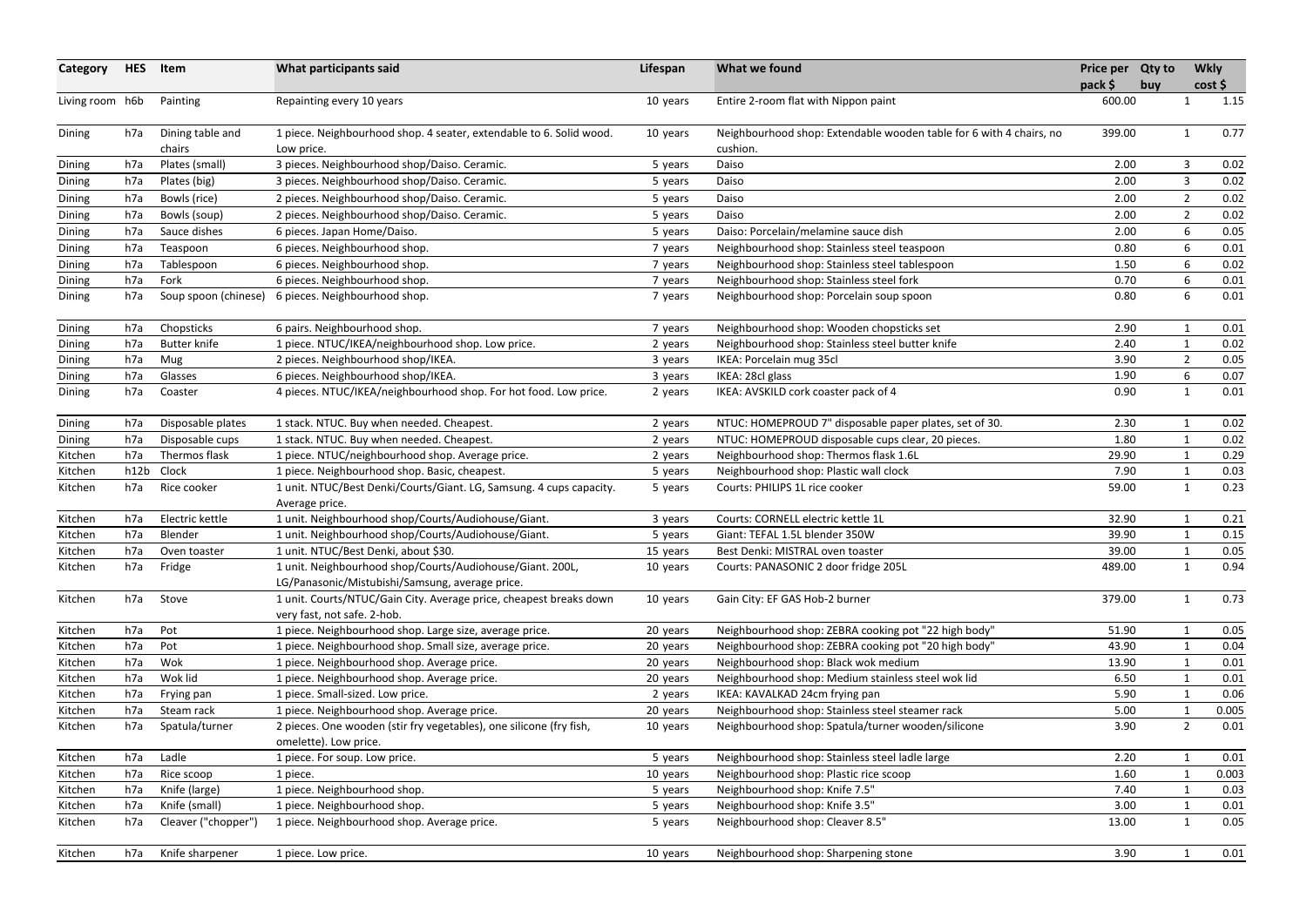| <b>HES</b> | Item                       | What participants said                                                                                                     | Lifespan                                                                                                                                  | What we found                                                                            |                                                                                                                                 |                                                                                  | <b>Wkly</b>                                                                                                                                                                                                                                                            |                                                                                                                                                                                                                                                                                                                                                                |
|------------|----------------------------|----------------------------------------------------------------------------------------------------------------------------|-------------------------------------------------------------------------------------------------------------------------------------------|------------------------------------------------------------------------------------------|---------------------------------------------------------------------------------------------------------------------------------|----------------------------------------------------------------------------------|------------------------------------------------------------------------------------------------------------------------------------------------------------------------------------------------------------------------------------------------------------------------|----------------------------------------------------------------------------------------------------------------------------------------------------------------------------------------------------------------------------------------------------------------------------------------------------------------------------------------------------------------|
|            |                            |                                                                                                                            |                                                                                                                                           |                                                                                          |                                                                                                                                 |                                                                                  |                                                                                                                                                                                                                                                                        | 0.01                                                                                                                                                                                                                                                                                                                                                           |
| h7a        | Chopping board             | 2 pieces. Neighbourhood shop. Wooden, separate boards for uncooked<br>food and others, for hygiene.                        | 2 years                                                                                                                                   | Neighbourhood shop: Wooden chopping board A4 size                                        |                                                                                                                                 |                                                                                  |                                                                                                                                                                                                                                                                        | 0.21                                                                                                                                                                                                                                                                                                                                                           |
| h7a        |                            | 1 pair. Neighbourhood shop. Average price.                                                                                 | 5 years                                                                                                                                   | Neighbourhood shop: Aluminium tongs                                                      |                                                                                                                                 |                                                                                  |                                                                                                                                                                                                                                                                        | 0.01                                                                                                                                                                                                                                                                                                                                                           |
| h7a        | Can opener                 |                                                                                                                            |                                                                                                                                           | Neighbourhood shop: Can opener                                                           |                                                                                                                                 |                                                                                  |                                                                                                                                                                                                                                                                        | 0.01                                                                                                                                                                                                                                                                                                                                                           |
| h7a        | Kitchen scissors           | 1 pair. Neighbourhood shop. Average price.                                                                                 | 5 years                                                                                                                                   | Neighbourhood shop: Kitchen scissors                                                     |                                                                                                                                 |                                                                                  |                                                                                                                                                                                                                                                                        | 0.04                                                                                                                                                                                                                                                                                                                                                           |
| h7a        | Colander                   | 1 piece. IKEA/NTUC. Low price.                                                                                             | 5 years                                                                                                                                   | Neighbourhood shop: Plastic bowl and colander set                                        |                                                                                                                                 |                                                                                  |                                                                                                                                                                                                                                                                        | 0.03                                                                                                                                                                                                                                                                                                                                                           |
| h7a        |                            |                                                                                                                            | 2 years                                                                                                                                   | Neighbourhood shop: Kitchen mittens                                                      |                                                                                                                                 |                                                                                  |                                                                                                                                                                                                                                                                        | 0.02                                                                                                                                                                                                                                                                                                                                                           |
| h7a        | Plastic container          | 1 set. IKEA. 15 in a set. Low price.                                                                                       | 3 years                                                                                                                                   | IKEA: PRUTA food container set of 17                                                     |                                                                                                                                 |                                                                                  |                                                                                                                                                                                                                                                                        | 0.04                                                                                                                                                                                                                                                                                                                                                           |
| h7b        | Hand/dish towels           | 4 pieces. Neighbourhood shop/Giant. Cheapest.                                                                              | 6 months                                                                                                                                  |                                                                                          |                                                                                                                                 |                                                                                  |                                                                                                                                                                                                                                                                        | 0.11                                                                                                                                                                                                                                                                                                                                                           |
| h7b        |                            |                                                                                                                            | 6 months                                                                                                                                  |                                                                                          |                                                                                                                                 |                                                                                  |                                                                                                                                                                                                                                                                        | 0.12                                                                                                                                                                                                                                                                                                                                                           |
| h7b        | Dishwashing liquid         | 3, cheapest.                                                                                                               | 9 months                                                                                                                                  | Giant: MAMA LEMON dishwashing liquid refill, pack of 3, 600ml each.                      |                                                                                                                                 |                                                                                  |                                                                                                                                                                                                                                                                        | 0.11                                                                                                                                                                                                                                                                                                                                                           |
| h7b        | Sponge                     | 1 piece. Neighbourhood shop/Giant. Comes in pack. Cheapest.                                                                | 6 months                                                                                                                                  | Neighbourhood shop: Kitchen cleaner sponge, pack of 6.                                   |                                                                                                                                 |                                                                                  |                                                                                                                                                                                                                                                                        | 0.06                                                                                                                                                                                                                                                                                                                                                           |
| h7a        | Dustbin                    | 1 piece. Neighbourhood shop/Giant. Plastic pedal bin, cheapest.                                                            | 2 years                                                                                                                                   | Neighbourhood shop: Plastic bin with lid and pedal                                       |                                                                                                                                 |                                                                                  |                                                                                                                                                                                                                                                                        | 0.09                                                                                                                                                                                                                                                                                                                                                           |
| h7a        | Dish drying rack           | 1 piece. Neighbourhood shop. Stainless steel.                                                                              | 10 years                                                                                                                                  | Neighbourhood shop: Stainless steel drainer                                              |                                                                                                                                 |                                                                                  |                                                                                                                                                                                                                                                                        | 0.02                                                                                                                                                                                                                                                                                                                                                           |
| h7a        | Washing machine            | 1 unit. Courts/Big Box, LG. 7kg, topload, laundry once a week, average<br>price.                                           | 7 years                                                                                                                                   | Courts: LG 7.5kg topload, T2175VSPW, 3 ticks water efficiency.                           |                                                                                                                                 |                                                                                  |                                                                                                                                                                                                                                                                        | 1.18                                                                                                                                                                                                                                                                                                                                                           |
| h7a        | Iron                       | 1 unit. Neighbourhood shop. Steam iron, most clothes do not require<br>ironing now, cheapest.                              | 10 years                                                                                                                                  | Not available at neighbourhood shop. Courts: Tefal Steam Iron FV1320<br>Virtuo 1400W     |                                                                                                                                 |                                                                                  |                                                                                                                                                                                                                                                                        | 0.06                                                                                                                                                                                                                                                                                                                                                           |
| h7a        | Ironing board              | 1 piece. Neighbourhood shop. Cheapest might collapse on him, low<br>price.                                                 | 10 years                                                                                                                                  | Neighbourhood shop: Small ironing board, low price.                                      |                                                                                                                                 |                                                                                  |                                                                                                                                                                                                                                                                        | 0.04                                                                                                                                                                                                                                                                                                                                                           |
| h7a        | Ironing board cover        | 1 piece. Neighbourhood shop. Change once a year as it turns yellow.<br>Cheapest.                                           | 5 years                                                                                                                                   | Neighbourhood shop: Ironing board cover cotton                                           |                                                                                                                                 |                                                                                  |                                                                                                                                                                                                                                                                        | 0.02                                                                                                                                                                                                                                                                                                                                                           |
| h7a        | Drying rack                | Neighbourhood shop, low priced. Poles are too heavy and dangerous,<br>drying rack preferred to poles because safer to use. | 5 years                                                                                                                                   | Neighbourhood shop: Foldable drying rack for clothes                                     |                                                                                                                                 |                                                                                  |                                                                                                                                                                                                                                                                        | 0.08                                                                                                                                                                                                                                                                                                                                                           |
| h7a        | Pegs (big)                 | 12 pieces. Neighbourhood shop. Plastic, cheapest.                                                                          | 10 years                                                                                                                                  | Neighbourhood shop: Big clothes pegs 12pc                                                |                                                                                                                                 |                                                                                  |                                                                                                                                                                                                                                                                        | 0.003                                                                                                                                                                                                                                                                                                                                                          |
| h7a        | Pegs (small)               | 12 pieces. Neighbourhood shop. Plastic, cheapest.                                                                          | 10 years                                                                                                                                  | Neighbourhood shop: Small plastic pegs 20pc                                              |                                                                                                                                 |                                                                                  |                                                                                                                                                                                                                                                                        | 0.004                                                                                                                                                                                                                                                                                                                                                          |
| h7a        | Hangers                    | 30 pieces. Neighbourhood shop, cheapest.                                                                                   | 10 years                                                                                                                                  | Neighbourhood shop: Plastic clothes hangers 5pc bundle                                   |                                                                                                                                 |                                                                                  |                                                                                                                                                                                                                                                                        | 0.02                                                                                                                                                                                                                                                                                                                                                           |
| h7b        | Detergent                  | 1 pack. TOP/Grease. Laundry once a week. 5kg pack, no need for<br>softener.                                                | 4 months                                                                                                                                  | NTUC: TOP detergent powder 5kg                                                           |                                                                                                                                 |                                                                                  |                                                                                                                                                                                                                                                                        | 0.78                                                                                                                                                                                                                                                                                                                                                           |
| h7a        | Laundry basket             | 1 piece. IKEA/neighbourhood shop. Plastic, foldable, cheapest.                                                             | 10 years                                                                                                                                  | Neighbourhood shop: Collapsible laundry basket 40cm x 40cm x 80cm                        |                                                                                                                                 |                                                                                  |                                                                                                                                                                                                                                                                        | 0.01                                                                                                                                                                                                                                                                                                                                                           |
| h7a        | "Magic clean"              | 1 unit. Neighbourhood shop. For dust on floor and windows, cheapest.                                                       | 10 years                                                                                                                                  |                                                                                          |                                                                                                                                 |                                                                                  |                                                                                                                                                                                                                                                                        | 0.01                                                                                                                                                                                                                                                                                                                                                           |
|            | duster/mop                 |                                                                                                                            |                                                                                                                                           | similar to Magic Clean.                                                                  |                                                                                                                                 |                                                                                  |                                                                                                                                                                                                                                                                        |                                                                                                                                                                                                                                                                                                                                                                |
| h7b        | "Magic clean" wipes        | 2 packs. Neighbourhood shop. Dry and wet wipes, cheapest.                                                                  | 4 months                                                                                                                                  | Neighbourhood shop: C-Fresh wipes 20 pieces                                              |                                                                                                                                 |                                                                                  |                                                                                                                                                                                                                                                                        | 0.12                                                                                                                                                                                                                                                                                                                                                           |
| h7a        | Pail                       | 1 piece. Neighbourhood shop. Plastic, average price.                                                                       | 5 years                                                                                                                                   | Neighbourhood shop: Plastic pail                                                         |                                                                                                                                 |                                                                                  |                                                                                                                                                                                                                                                                        | 0.02                                                                                                                                                                                                                                                                                                                                                           |
| h7a        | Broom                      | 1 piece, handle only. Neighbourhood shop.                                                                                  | 10 years                                                                                                                                  | Neighbourhood shop: Broom handle only                                                    |                                                                                                                                 |                                                                                  |                                                                                                                                                                                                                                                                        | 0.003                                                                                                                                                                                                                                                                                                                                                          |
| h7a        | Hard bristle broom<br>head | 1 piece. Neighbourhood shop. For cleaning toilet.                                                                          | 1 year                                                                                                                                    | Neighbourhood shop: Hard bristle broom head                                              |                                                                                                                                 |                                                                                  |                                                                                                                                                                                                                                                                        | 0.06                                                                                                                                                                                                                                                                                                                                                           |
|            | h7a                        | Peeler<br>Tongs<br>Potholder gloves<br>Wiping cloth                                                                        | 1 piece. Low price.<br>1 piece. Neighbourhood shop. Average price.<br>1 pair. Low price.<br>2 pieces. Neighbourhood shop/Giant. Cheapest. | 5 years<br>5 years<br>1 pack. Neighbourhood shop/Giant. Mama Lemon, may come in packs of | Neighbourhood shop: Peeler<br>Giant: SIMPLY WIPE kitchen hand towel 27 x 41cm, pack of 4<br>Giant: 6pc kitchen towels 28 x 40cm | pack \$<br>Magic Clean brand not available at neighbourhood shop. C-Fresh brand, | Price per Qty to<br>buy<br>1.90<br>10.90<br>1.50<br>3.90<br>9.90<br>6.90<br>2.00<br>5.90<br>2.90<br>3.00<br>4.15<br>1.50<br>9.90<br>9.90<br>429.00<br>29.90<br>20.90<br>4.50<br>21.90<br>1.50<br>1.90<br>1.90<br>13.55<br>3.30<br>3.90<br>1.00<br>5.50<br>1.50<br>3.20 | cost<br>$\overline{2}$<br>$\mathbf{1}$<br>$\mathbf{1}$<br>$\mathbf{1}$<br>$\mathbf{1}$<br>$\mathbf{1}$<br>1<br>1<br>1<br>$\mathbf{1}$<br>$\mathbf{1}$<br>$\mathbf{1}$<br>$\mathbf{1}$<br>$\mathbf{1}$<br>1<br>$\mathbf{1}$<br>$\mathbf{1}$<br>6<br>$\mathbf{1}$<br>$\mathbf 1$<br>$\mathbf 1$<br>$\overline{2}$<br>$\mathbf{1}$<br>$\mathbf{1}$<br>$\mathbf 1$ |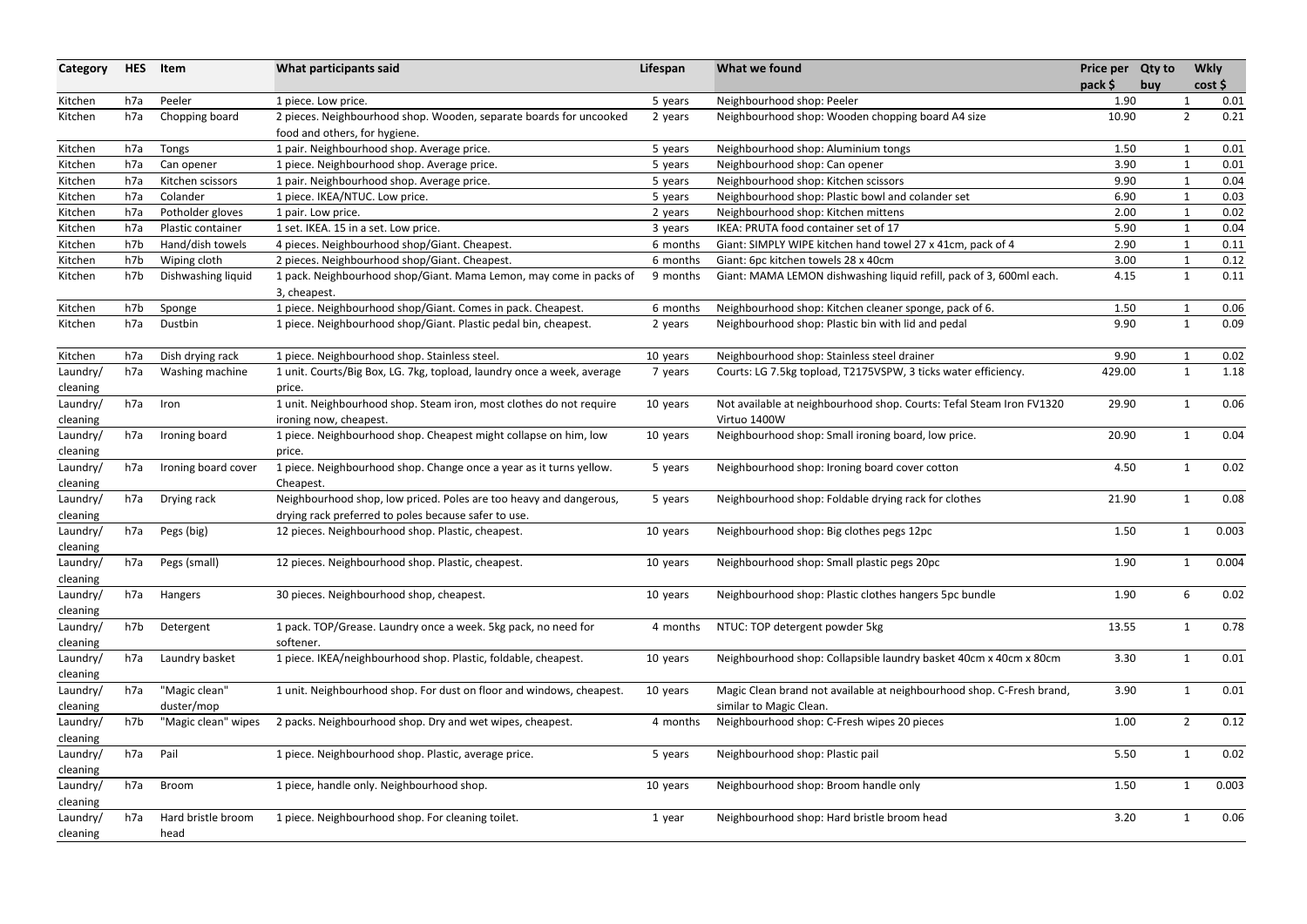| Category             | <b>HES</b> | Item                                   | What participants said                                                                                                                               | Lifespan | What we found                                                                                                                          | Price per Qty to<br>pack \$ | buy |                | <b>Wkly</b><br>cost |
|----------------------|------------|----------------------------------------|------------------------------------------------------------------------------------------------------------------------------------------------------|----------|----------------------------------------------------------------------------------------------------------------------------------------|-----------------------------|-----|----------------|---------------------|
| Laundry/<br>cleaning | h7a        | Soft bristle broom<br>head             | 1 piece. Neighbourhood shop.                                                                                                                         | 1 year   | Neighbourhood shop: Soft plastic bristles broom head                                                                                   | 3.50                        |     | -1             | 0.07                |
| Laundry/<br>cleaning | h7a        | Dustpan                                | 1 piece. Neighbourhood shop. Plastic, average price.                                                                                                 | 10 years | Neighbourhood shop: Dustpan with tall handle                                                                                           | 3.20                        |     | $\mathbf{1}$   | 0.01                |
| Laundry/<br>cleaning | h7b        | Floor detergent                        | 1 bottle. Neighbourhood shop. Cheapest.                                                                                                              | 4 months | NTUC: Fairprice M Purpose Disinfectant Floor Cleaner 2L                                                                                | 4.00                        |     | $\mathbf{1}$   | 0.23                |
| Laundry/<br>cleaning | h7b        | Vim/CIF                                | 1 bottle. Neighbourhood shop. Mostly used for kitchen, can be used to<br>clean toilet and sink too.                                                  | 3 months | NTUC: CIF Cream Cleanser 500ml                                                                                                         | 1.90                        |     | 1              | 0.15                |
| Laundry/<br>cleaning | h7b        | Surface cleaning<br>cloths             | 6 pieces. Neighbourhood shop. Cheapest.                                                                                                              | 1 year   | Neighbourhood shop: Microfibre wiping cloths 3pc pack                                                                                  | 1.90                        |     | $\overline{2}$ | 0.07                |
| Laundry/<br>cleaning | h7b        | Tissue                                 | 1 pack of 5 boxes. Neighbourhood shop. 2-ply, cheapest.                                                                                              | 3 months | NTUC: Fairprice Facial Tissue 5 boxes pack                                                                                             | 3.95                        |     | $\mathbf{1}$   | 0.30                |
| Bathroom             | h7a        | Non-slip tiles, grab<br>bars and ramps | Might be pre-installed in the flat by HDB/Town council                                                                                               | 20 years | Available through HDB EASE scheme. Residents of 2-room flexi flat pay<br>\$125 for slip resistant bathroom tiles, ramps and grab bars. | 125.00                      |     |                | 0.12                |
| <b>Bathroom</b>      | h7a        | Heater                                 | Heater and shower set, 1 unit. Neighbourhood shop. Low price.                                                                                        | 10 years | Gain City: PANASONIC shower and heater set DH3DL2S T0011679                                                                            | 102.00                      |     | $\mathbf 1$    | 0.20                |
| Bathroom             | h7a        | <b>Bidet</b>                           | 1 piece. Average price.                                                                                                                              | 5 years  | Neighbourhood shop: Bidet spray                                                                                                        | 18.90                       |     | 1              | 0.07                |
| Bathroom             | h7a        | Cabinet with mirror                    | 1 piece. Neighbourhood shop. Average price.                                                                                                          | 10 years | Not available at neighbourhood shop. IKEA: LILLÅNGEN Mirror cabinet<br>with 1 door, black-brown.                                       | 55.00                       |     | $\mathbf{1}$   | 0.11                |
| Bathroom             | h7a        | Soap caddy                             | 1 piece. Neighbourhood shop. Plastic. Low price.                                                                                                     | 2 years  | Neighbourhood shop: Suction plastic caddy holding up to 2kg                                                                            | 3.90                        |     | $\mathbf 1$    | 0.04                |
| Bathroom             | h7a        | Towel rail                             | 1 piece. Neighbourhood shop. Metal, needs installation.                                                                                              | 20 years | Neighbourhood shop: Metal towel rail                                                                                                   | 10.90                       |     | $\mathbf{1}$   | 0.01                |
| <b>Bathroom</b>      | h7a        | <b>Towel hooks</b>                     | 1 piece. Neighbourhood shop. Metal.                                                                                                                  | 10 years | Neighbourhood shop: Metal rail with hooks to place over door edge                                                                      | 1.00                        |     | 1              | 0.002               |
| Bathroom             | h7a        | Toilet brush                           | 1 unit. Neighbourhood shop. Cheapest.                                                                                                                | 1 year   | Neighbourhood shop: Toilet plastic brush and holder                                                                                    | 1.90                        |     | $\mathbf 1$    | 0.04                |
| Bathroom             | h7b        | Toilet cleaner                         | 1 bottle. Neighbourhood shop. Can be bleach. Average price.                                                                                          | 4 months | NTUC: Mr Muscle toilet cleaner 500ml                                                                                                   | 3.05                        |     | 1              | 0.18                |
| Bathroom             | h7a        | Non-slip mat (outside<br>bathroom)     | 1 piece. Neighbourhood shop. Non-slip.                                                                                                               | 1 year   | Neighbourhood shop: Non-slip mat woven                                                                                                 | 6.90                        |     | $\mathbf{1}$   | 0.13                |
| Bathroom             | h7a        | Toilet paper holder                    | 1 unit. Average price.                                                                                                                               | 20 years | Neighbourhood shop: Plastic toilet paper holder                                                                                        | 4.90                        |     |                | 0.005               |
| <b>Bedroom</b>       | h7a        | Bed                                    | 1 piece. Neighbourhood shop/Courts. Queen size. Average price.                                                                                       | 10 years | Neighbourhood shop: Max Coil Summer Island divan set with mattress<br>queen size                                                       | 999.00                      |     | 1              | 1.92                |
| Bedroom              | h7a        | Mattress                               | 1 piece. Firm. Average price.                                                                                                                        | 10 years | (with bed)                                                                                                                             | 0.00                        |     | $\Omega$       | 0.00                |
| Bedroom              | h7a        | Mattress protector                     | 1 piece. Neighbourhood shop/Metro/IKEA. Low price.                                                                                                   | 5 years  | IKEA: Parlmalva mattress protector 150x200                                                                                             | 39.90                       |     |                | 0.15                |
| Bedroom              | h7a        | Pillow                                 | 2 pieces. Neighbourhood shop.                                                                                                                        | 2 years  | NTUC: Cocoro bamboo memory foam                                                                                                        | 29.90                       |     |                | 0.57                |
| Bedroom              | h7a        | <b>Bolster</b>                         | 1 piece. Neighbourhood shop.                                                                                                                         | 2 years  | NTUC: Domus Down Touch Hotel Collection                                                                                                | 29.90                       |     |                | 0.29                |
| Bedroom              | h7a        | Blanket                                | 2 pieces. Courts/NTUC/Neighbourhood shop. Although Singapore<br>weather is warm, still need a blanket in case of sickness. Cotton, average<br>price. | 5 years  | Neighbourhood shop: Cotton blanket                                                                                                     | 20.90                       |     | 2              | 0.16                |
| Bedroom              | h7a        | Bedsheets                              | 2 sets. Neighbourhood shop/pasar malam.                                                                                                              | 2 years  | Queen size not available at neighbourhood shop. NTUC: Sleepilux queen<br>with 2 pillow and 1 bolster cases                             | 31.90                       |     | 2              | 0.61                |
| Bedroom              | h7a        | Bedside table                          | 1 unit. Neighbourhood shop/IKEA. Wooden, cheapest.                                                                                                   | 10 years | IKEA: Rast wooden bedside table, 2 shelves.                                                                                            | 14.90                       |     |                | 0.03                |
| Bedroom              | h7a        | Table lamp                             | 1 unit. Neighbourhood shop/IKEA. Cheapest.                                                                                                           | 10 years | IKEA: Tvars table lamp                                                                                                                 | 3.90                        |     |                | 0.01                |
| Bedroom              | h7a        | Wardrobe                               | 1 unit. Neighbourhood shop/Metro/IKEA. Wooden, 2 doors or with<br>drawers, low price.                                                                | 10 years | Neighbourhood shop: Wooden wardrobe 2-door with drawers and<br>mirror inside                                                           | 160.00                      |     | 1              | 0.31                |
| Storeroom h7a        |            | Shelves                                | 1 unit. Neighbourhood shop. Steel, to keep newspapers, cheapest.                                                                                     | 5 years  | Not available at neighbourhood shop. IKEA: Hyllis steel shelving unit 60 x<br>140cm 4-tier                                             | 19.90                       |     | 1              | 0.08                |
| Storeroom h7a        |            | Ladder                                 | 1 unit. Neighbourhood shop. 4-step, must be secure, low price.                                                                                       | 20 years | Neighbourhood shop: 3 step + platform ladder                                                                                           | 42.90                       |     |                | 0.04                |
|                      |            |                                        |                                                                                                                                                      |          |                                                                                                                                        |                             |     |                |                     |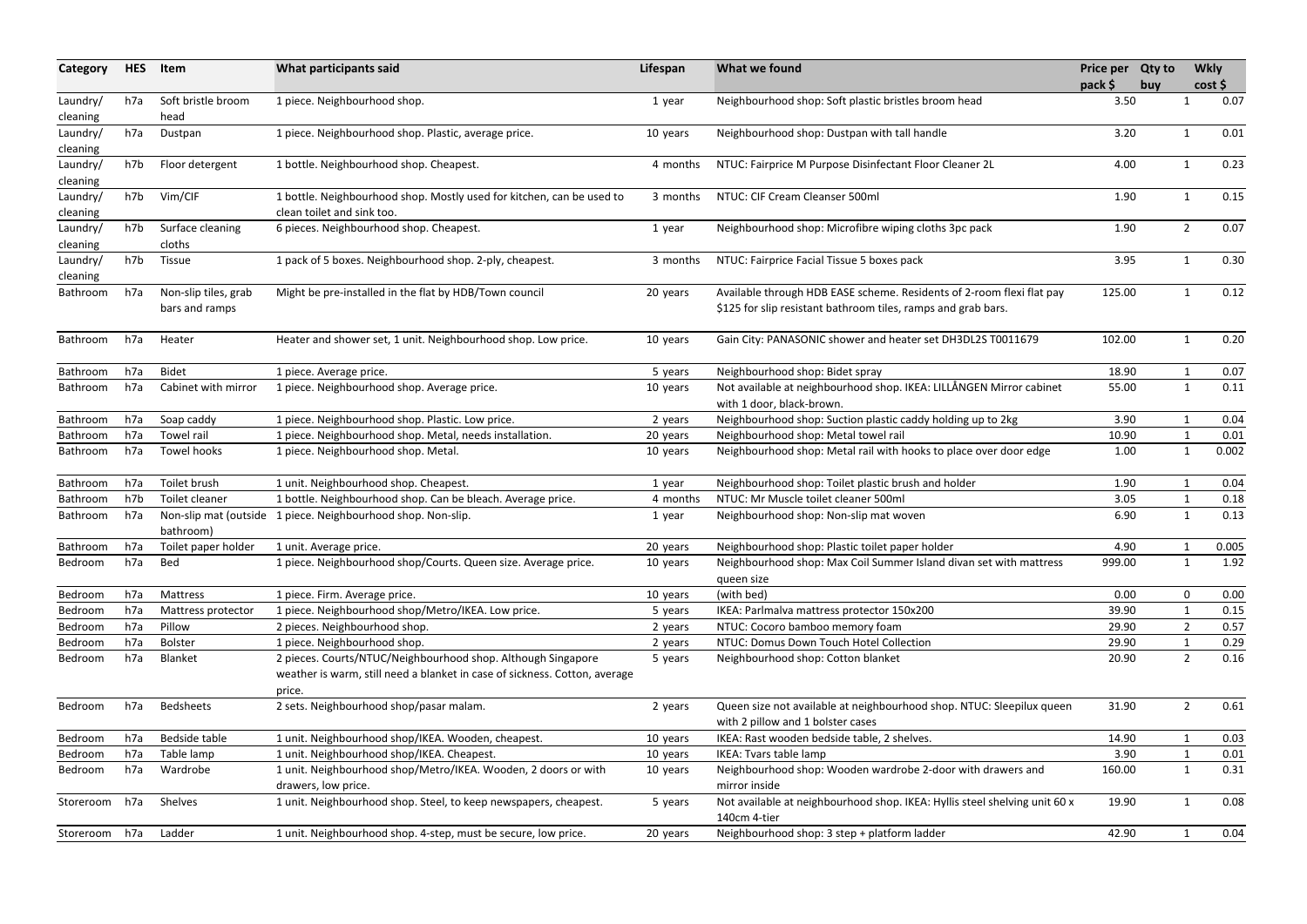| Category  | <b>HES</b> | Item                 | What participants said                                                              | Lifespan | What we found                                                                 | <b>Price per</b> | <b>Qty to</b> | <b>Wkly</b> |       |
|-----------|------------|----------------------|-------------------------------------------------------------------------------------|----------|-------------------------------------------------------------------------------|------------------|---------------|-------------|-------|
|           |            |                      |                                                                                     |          |                                                                               | pack \$          | buv           | cost        |       |
| Storeroom | h7a        | Stools               | 4 pieces. Neighbourhood shop. Stackable/foldable, no back, light, plastic, 15 years |          | Neighbourhood shop: Stackable plastic stool no back                           | 8.90             |               |             | 0.05  |
|           |            |                      | like in coffee shop, cheapest.                                                      |          |                                                                               |                  |               |             |       |
| Storeroom | h10a       | Gardening tools      | 1 set.                                                                              | 3 years  | Neighbourhood shop: Plastic pot and tray \$2.20 x 3 sets, 1 spray bottle      | 7.60             |               |             | 0.05  |
|           |            |                      |                                                                                     |          | \$1.                                                                          |                  |               |             |       |
| Storeroom | h7a        | <b>Basic toolbox</b> | 1 box. Neighbourhood shop. With hammer, screwdriver, Allen keys,                    | 20 years | IKEA: Fixa 17-piece toolset with hammer, spanner, pliers, screwdriver         | 14.90            |               |             | 0.01  |
|           |            |                      | concrete nails, spanner, plier, super glue.                                         |          | and bits, Allen keys, bradawl.                                                |                  |               |             |       |
| Storeroom | h7b        | Fire extinguisher    | 1 unit                                                                              | 3 years  | Neighbourhood shop: 160z extinguisher                                         | 43.90            |               |             | 0.28  |
| Storeroom | h7b        | WD40 multipurpose    | 1 bottle. Neighbourhood shop.                                                       | 1 year   | Neighbourhood shop: WD40 100ml                                                | 3.50             |               |             | 0.07  |
|           |            | oil                  |                                                                                     |          |                                                                               |                  |               |             |       |
| Storeroom | h7b        | Insecticide          | 1 bottle. Neighbourhood shop. Cheapest.                                             | 1 year   | Neighbourhood shop: Shieldtox 270ml                                           | 4.90             |               |             | 0.09  |
| Storeroom | h4a        | Sewing kit           | 1 piece. Neighbourhood shop. Cheapest.                                              | 10 years | Neighbourhood shop: Needle set \$0.50, pack of 4 rolls of white thread        | 1.00             |               |             | 0.002 |
|           |            |                      |                                                                                     |          | \$0.50.                                                                       |                  |               |             |       |
| Storeroom |            | h10b Stationery      | 1 set. Neighbourhood shop. 3 pens: 1 blue, 1 black, 1 red.                          | 3 years  | Neighbourhood shop: Pack of 4 pens \$1, scissors \$1, UHU stick glue          | 10.75            |               |             | 0.07  |
|           |            |                      |                                                                                     |          | \$1.90, sticky tape \$1, masking tape \$1, box of 12 x 2B pencils \$1.80, box |                  |               |             |       |
|           |            |                      |                                                                                     |          | cutter \$1, pencil sharpener \$1, A4 writing pad \$1.05.                      |                  |               |             |       |
| Storeroom | h7b        | Repairs, DIY         | Annual budget \$100                                                                 | 1 year   |                                                                               | 100.00           |               |             | 1.92  |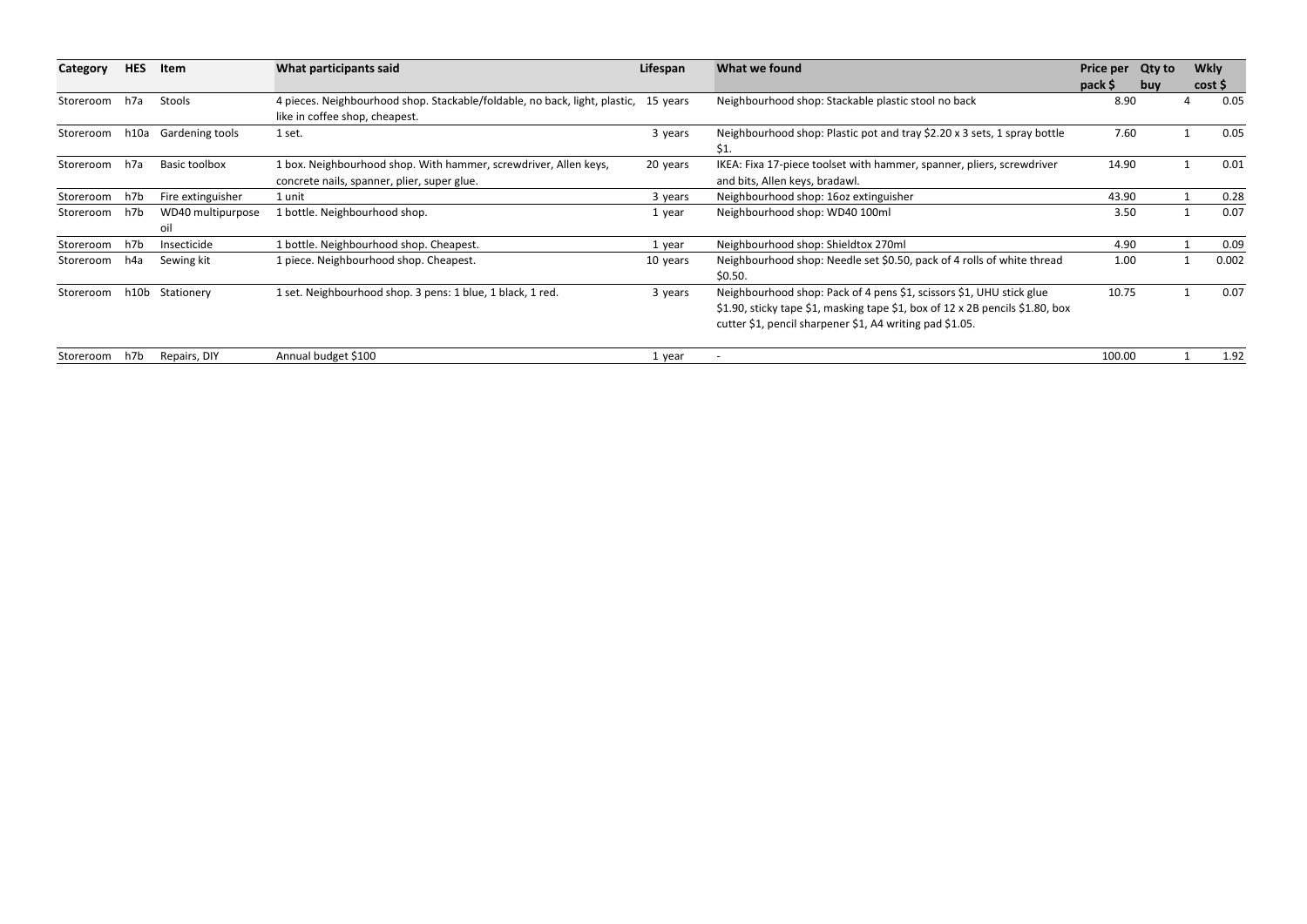#### **Personal goods**

#### **Total: \$ 15.17**

| Category          | <b>HES</b> | Item                    | What participants said                                                                                             | Lifespan  | What we found                                                 | Price per Qty to |     | <b>Wkly</b>  |       |
|-------------------|------------|-------------------------|--------------------------------------------------------------------------------------------------------------------|-----------|---------------------------------------------------------------|------------------|-----|--------------|-------|
|                   |            |                         |                                                                                                                    |           |                                                               | pack \$          | buy |              | cost  |
| Bathroom          |            | h12a Face towels        | 2 pieces. Neighbourhood shop/Giant. Low to average price. "Hand<br>towel" size instead of square-sized face towel. | 1 year    | Neighbourhood shop: Hand towel                                | 4.00             |     | 2            | 0.15  |
| Bathroom          | h12a       | <b>Bath towels</b>      | 2 pieces. Neighbourhood shop/Giant. Low to average price.                                                          | 1 year    | Neighbourhood shop: Bath towel                                | 7.90             |     | 2            | 0.30  |
| Bathroom          | h12a       | Toilet rolls            | 1 roll per week. Comes in packs                                                                                    | 12 weeks  | NTUC: Beautex Premium bathroom tissues 12-roll pack           | 5.95             |     | 1            | 0.50  |
| <b>Toiletries</b> | h12a       | Shower cream            | 1 bottle. Neighbourhood shop/Giant. Low price.                                                                     | 4 months  | NTUC: Lux shower cream 950ml                                  | 8.90             |     | 1            | 0.51  |
| <b>Toiletries</b> |            | h12a Shampoo            | 1 bottle. Neighbourhood shop/Giant. Low price.                                                                     | 4 months  | Neighbourhood shop: Dove 680ml                                | 7.95             |     | 1            | 0.46  |
| <b>Toiletries</b> | h12a       | Toothpaste              | 1 tube. Neighbourhood shop/Giant. Low price. Last 3 months.                                                        | 9 months  | NTUC: Colgate Dental 175g 3-pc pack                           | 6.40             |     | $\mathbf 1$  | 0.16  |
| <b>Toiletries</b> |            | h12a Toothbrush         | 1 piece. Neighbourhood shop/Giant. Low price. Change every 3 months.                                               | 9 months  | Giant: Systema 3-pack Gum Care toothbrushes                   | 7.90             |     | $\mathbf{1}$ | 0.20  |
| <b>Toiletries</b> | h12a       | Mouthwash               | 1 bottle. Neighbourhood shop, branded.                                                                             | 2 months  | NTUC: Listerine antiseptic mouthwash 250ml                    | 4.50             |     |              | 0.52  |
| Toiletries        | h12a       | Dental floss            | 1 pack. NTUC/Guardian. Average price.                                                                              | 6 months  | Guardian: Housebrand dental floss mint 60m                    | 2.35             |     | $\mathbf 1$  | 0.22  |
| Toiletries        | h12a       | Comb                    | 1 piece. Plastic.                                                                                                  | 5 years   | Neighbourhood shop: Plastic comb                              | 0.60             |     |              | 0.002 |
| Toiletries        | h12a       | Hair gel                | 1 bottle. To keep hair tidy and presentable.                                                                       | 6 months  | Guardian: Gatsby Styling Gel 200g                             | 6.80             |     |              | 0.26  |
| <b>Toiletries</b> |            | h12a Shaver             | 1 piece. Neighbourhood shop/Giant. Manual shaver easier to use.                                                    | 3 years   | Guardian: Gillette Fusion razor                               | 14.90            |     | 1            | 0.10  |
| Toiletries        |            | h12a Shaver blades      | 1 piece. Neighbourhood shop/Giant. Manual shaver easier to use.                                                    | 6 months  | Guardian: Gillette Fusion blades, pack of 6.                  | 31.90            |     | $\mathbf 1$  | 1.22  |
| Toiletries        | h12a       | Shaving cream           | 1 can. Neighbourhood shop/Giant.                                                                                   | 2 months  | Guardian: Gillette foamy shave foam 50ml                      | 3.30             |     | 1            | 0.38  |
| Toiletries        |            | h12a Deodorant, cologne | 1 bottle. Refreshing to spray before going out, to smell good to yourself<br>and others.                           | 6 months  | Guardian: Adidas Fresh Anti Perspirant Spray 150ml            | 7.90             |     | $\mathbf{1}$ | 0.30  |
| Personal<br>care  |            | h12a Haircut            | Neighbourhood barber shop. Cheapest haircut. Around \$7 for men.                                                   | 1 month   | Neighbourhood barber                                          | 7.00             |     | 1            | 1.61  |
| Personal          |            | h12a Eye drops          | 1 bottle. Optrex, use every day. Partipants said 3 months but eyedrops                                             | 1 month   | Guardian: Optrex eyedrops 10ml                                | 5.95             |     | $\mathbf{1}$ | 1.37  |
| care              |            |                         | can only last 1 month max.                                                                                         |           |                                                               |                  |     |              |       |
| Personal<br>care  |            | h12a Spectacles         | 1 pair. Replace every 2 years.                                                                                     | 2 years   | Owndays: Frame (\$158) and progressive (\$100) lenses         | 258.00           |     | 1            | 2.47  |
| Personal          |            | h12a Denture cleanser   | Daily use.                                                                                                         | 1 year    | Guardian: Polident Denture Cleanser 36s (overnight and 5-min) | 8.50             |     | 10           | 1.63  |
| care<br>Personal  |            | h12a Nail clipper       | 1 piece.                                                                                                           | 5 years   | Neighbourhood shop: Medium-sized                              | 1.90             |     |              | 0.01  |
| care              |            |                         |                                                                                                                    |           |                                                               |                  |     |              |       |
| Personal          |            | h12a Pedicure           | For elderly men who have difficulty bending to reach their toenails.                                               | 1 month   | Neighbourhood shop: Nail-cutting for men, with no buffing.    | 8.00             |     | $\mathbf{1}$ | 1.84  |
| care              |            |                         |                                                                                                                    |           |                                                               |                  |     |              |       |
| Personal          |            | h12a Cotton buds        | 1 pack, daily usage.                                                                                               | 20 months | NTUC: Fairprice Cotton Buds 3 x 200s                          | 0.95             |     | 1            | 0.01  |
| care              |            |                         |                                                                                                                    |           |                                                               |                  |     |              |       |
| Medicine          | h8a        | Panadol                 | 1 pack.                                                                                                            | 1 year    | Guardian: Panadol 20 caps                                     | 6.85             |     | 1            | 0.13  |
| Medicine          | h8a        | Plasters                | 1 pack.                                                                                                            | 1 year    | Guardian: Housebrand, assorted 20pcs.                         | 2.95             |     |              | 0.06  |
| Medicine          | h8a        | Medicated plasters      | 1 box. For aches and pains ("Koyok").                                                                              | 1 year    | Guardian: Salonpas pain relieving patch, hot, 20pcs.          | 6.10             |     |              | 0.12  |
| Medicine          | h8a        | Antiseptic wash         | 1 bottle.                                                                                                          | 1 year    | Guardian: Dettol wound disinfectant 100ml                     | 3.80             |     |              | 0.07  |
| Medicine          | h8a        | Antiseptic cream        | 1 tube. Pharmacy.                                                                                                  | 1 year    | Guardian: Housebrand antiseptic cream 30g                     | 3.10             |     |              | 0.06  |
| Medicine          | h8a        | Indigestion pills       | 1 bottle. Pharmacy.                                                                                                | 1 year    | Guardian: Enzyplex digestive enzymes 30 tabs                  | 15.20            |     |              | 0.29  |
| Medicine          | h8a        | Diarrhea pills          | 1 pack.                                                                                                            | 1 year    | Guardian: Ultracarbon 20 pills                                | 5.30             |     |              | 0.10  |
| Medicine          | h8a        | Axe oil                 | 1 bottle.                                                                                                          | 1 year    | Guardian: Axe oil 56ml                                        | 5.40             |     | $\mathbf{1}$ | 0.10  |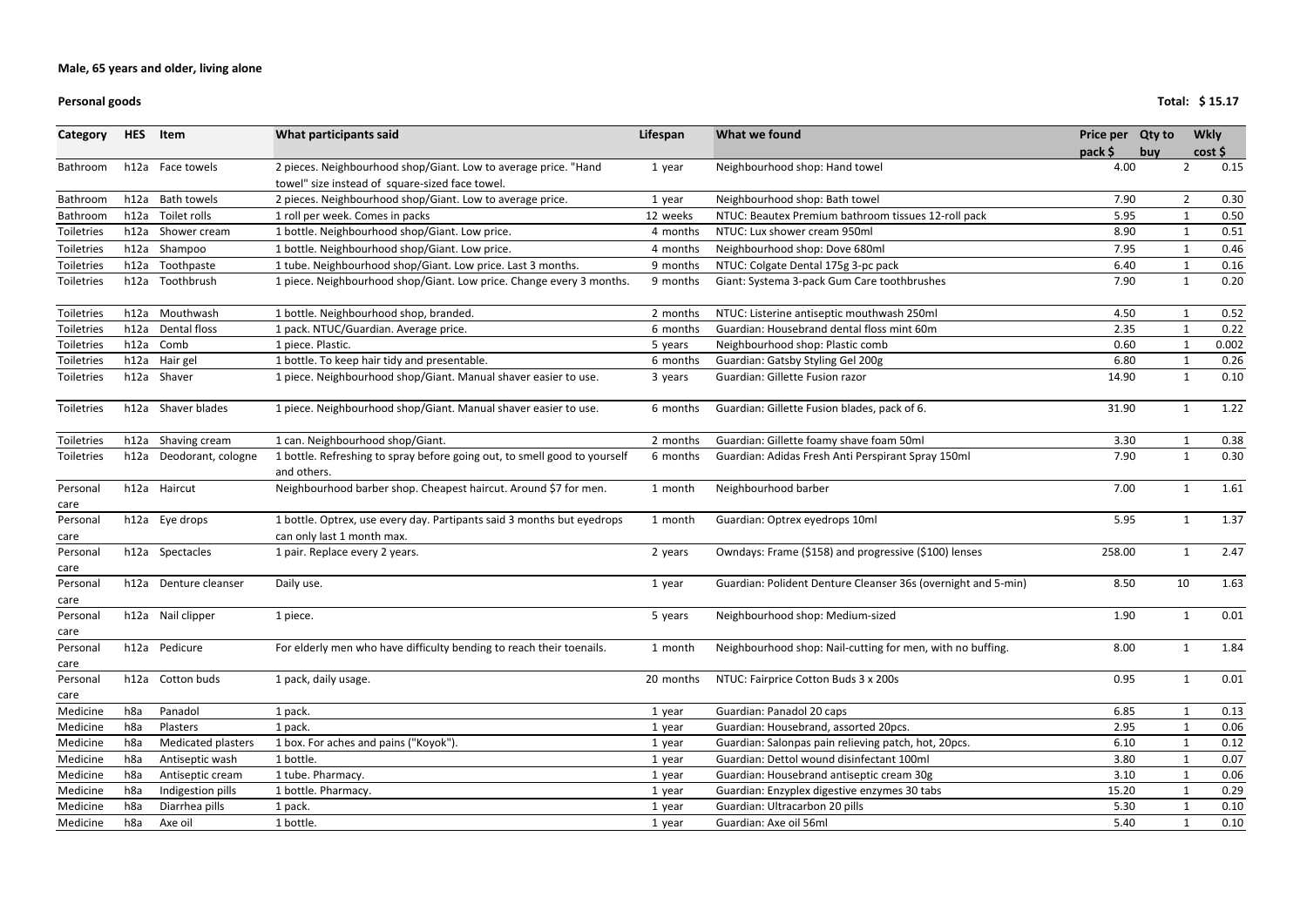#### **Transport**

### **Total: \$ 25.32**

| Category  | <b>HES</b> | Item        | What participants said                                                                                                                 | Lifespan | What we found                                                                                                                                                                                                                  | Price per Qty to |     | Wkly  |
|-----------|------------|-------------|----------------------------------------------------------------------------------------------------------------------------------------|----------|--------------------------------------------------------------------------------------------------------------------------------------------------------------------------------------------------------------------------------|------------------|-----|-------|
|           |            |             |                                                                                                                                        |          |                                                                                                                                                                                                                                | pack \$          | buy | cost  |
| Transport | h5h        | MRT and bus | Go out at least 3 times a week by MRT, to places of worship, to visit<br>family and friends, to 'jalan jalan'.                         | 1 month  | Hybrid Concession Pass - Unlimited rides on basic bus services and<br>trains, for senior citizens aged 60 years and above. [\$40 monthly<br>unlimited travel pass (off-peak) was a two-year trial which ended in Dec<br>2017.] | 60.00            |     | 13.81 |
| Transport | h5b        | Taxi        | Take taxi trips when ill, in emergencies, or when carrying lots of things.<br>\$50 monthly budget for use on any type of taxi service. | 1 month  |                                                                                                                                                                                                                                | 50.00            |     | 11.51 |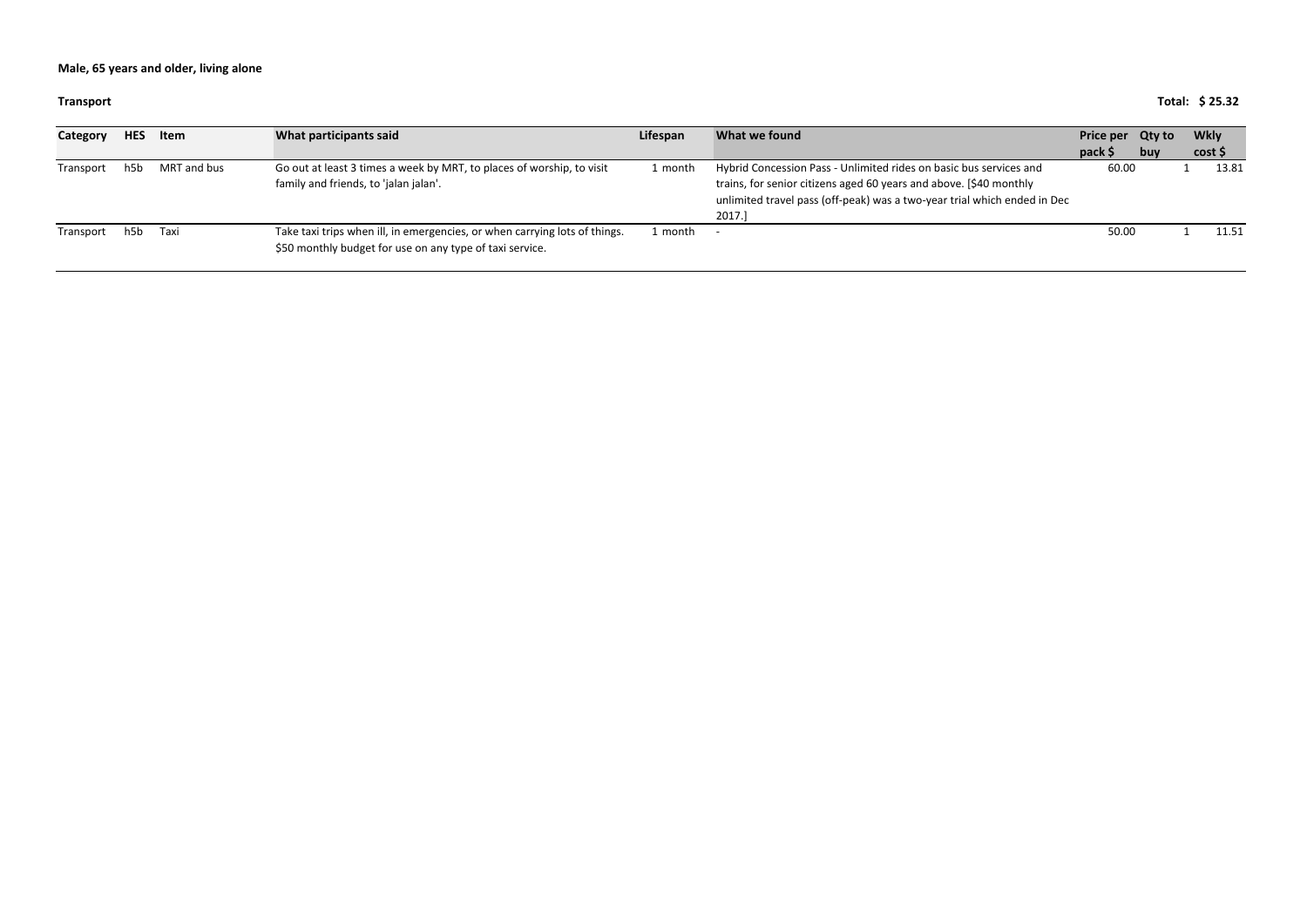### **Clothing**

## **Total: \$ 9.77**

| <b>Category</b>     | <b>HES</b>       | Item                          | What participants said                                                                                                                                           | Lifespan | What we found                                               | Price per Qty to<br>pack \$ | buy | <b>Wkly</b><br>cost |      |
|---------------------|------------------|-------------------------------|------------------------------------------------------------------------------------------------------------------------------------------------------------------|----------|-------------------------------------------------------------|-----------------------------|-----|---------------------|------|
| Outerwear           | h4a              | Jacket/sweater                | 1 piece. Neighbourhood shop/department store. For holidays, cinemas,<br>and when cold.                                                                           | 5 years  | NTUC/OG/Giant: Knitted, zipped up sweater.                  | 20.00                       |     | 1                   | 0.08 |
| Casual              | h4a              | Shirts (short sleeved)        | 6 pieces. Neighbourhood shop/department store/market/NTUC,<br>around \$12.                                                                                       | 2 years  | NTUC/Giant: Short sleeved shirt                             | 12.90                       |     | 6                   | 0.74 |
| Casual              | h4a              | T-shirts (collared)           | 6 pieces. Neighbourhood shop/department store/market. Last 3 years,<br>after which colors will fade and need replacing.                                          | 3 years  | CK: Waffle-knit polo-tee, 2 for \$20.                       | 20.00                       |     | 3                   | 0.38 |
| Casual              | h4a              | <b>Bermudas</b>               | 3 pairs. Neighbourhood shop/department store/market.                                                                                                             | 5 years  | CK: Drawstring baggy                                        | 14.90                       |     | 3                   | 0.17 |
| Casual              | h <sub>4</sub> a | Trousers (casual)             | 4 pairs. Neighbourhood shop/department store/market.                                                                                                             | 2 years  | BHG/OG: Jeans or trousers                                   | 25.00                       |     |                     | 0.96 |
| Formal              | h4a              | Shirts (long sleeved)         | 6 pieces. BHG/Metro. Not from Robinsons/Tangs/Taka - too expensive.<br>To dress up for dinners and special occasions.                                            | 5 years  | CK: Crocodile or Van Heusen shirt                           | 24.00                       |     | 6                   | 0.55 |
| Formal              | h4a              | Trousers (formal)             | 2 pairs. Department store.                                                                                                                                       | 5 years  | <b>BHG/OG: Basic trousers</b>                               | 39.00                       |     | 2                   | 0.30 |
| Exercise            | h4a              | Cotton T-shirts<br>(exercise) | 3 pieces. Neighbourhood shop.                                                                                                                                    | 5 years  | Neighbourhood shop: Plain cotton                            | 4.90                        |     | $\mathbf{3}$        | 0.06 |
| Exercise            | h <sub>4</sub> a | "PT" shorts                   | 2 pairs. Neighbourhood shop/market.                                                                                                                              | 3 years  | Neighbourhood shop: Drawstring sports shorts                | 6.00                        |     | $\overline{2}$      | 0.08 |
| Exercise            | h4a              | Swimming trunks               | 1 pair. Average price.                                                                                                                                           | 1 year   | Neighbourhood shop: Basic swimming trunks                   | 12.00                       |     |                     | 0.23 |
| Homewear            | h4a              |                               | Cotton T-shirts (home) 6 pieces. Neighbourhood shop/market, plain colour.                                                                                        | 3 years  | Neighbourhood shop: Plain white cotton T-shirt              | 4.90                        |     | 6                   | 0.19 |
| Homewear            | h4a              | Shorts                        | 4 pairs. Neighbourhood shop.                                                                                                                                     | 5 years  | Neighbourhood shop: Cotton shorts, drawstring or elastic.   | 6.00                        |     | 4                   | 0.09 |
| Homewear            | h4a              | Sarong/pyjamas<br>bottoms     | 4 pieces. Cheapest may not absorb moisture well especially if sarong is<br>used to dry oneself after showering/laze around at home/before and<br>after ablution. | 1 year   | Mustafa Centre: Basic sarong, low price.                    | 10.00                       |     | Δ                   | 0.77 |
| Special<br>occasion | h4a              | Ethnic clothing               | Department store. Annual budget of \$100 to buy what they need for<br>festivities, religious events and special occasions.                                       | 1 year   |                                                             | 100.00                      |     | 1                   | 1.92 |
| Underwear           | h <sub>4</sub> a | Underwear                     | 6 pieces. Neighbourhood shop/CK/Daiso. Cotton, cheapest.                                                                                                         | 1 year   | Neighbourhood shop: Cotton, pack of 6, Crocodile or Byford. | 12.90                       |     |                     | 0.25 |
| Footwear            | h4b              | Daily shoes                   | 2 pairs. Neighbourhood shop/department store. Canvas/rubber,<br>average price. For everyday wear.                                                                | 2 years  | OG: Basic shoes                                             | 30.00                       |     | $2^{\circ}$         | 0.58 |
| Footwear            | h4b              | Track shoes                   | 1 pair. Brands like Nike/New Balance.                                                                                                                            | 2 years  | OG: Adidas track shoes                                      | 60.00                       |     |                     | 0.58 |
| Footwear            | h4b              | Formal shoes                  | 1 pair. Shopping centre/Bata. Leather, cheapest.                                                                                                                 | 2 years  | <b>BHG: Everbest leather uppersole</b>                      | 59.00                       |     | $\mathbf{1}$        | 0.57 |
| Footwear            | h4b              | Sandals                       | 1 pair. Shopping centre/market. Leather.                                                                                                                         | 5 years  | Bata: Leather sandals                                       | 49.00                       |     |                     | 0.19 |
| Footwear            | h4b              | Indoor slippers               | 1 pair, indoor use as ceramic floors are cold.                                                                                                                   | 2 years  | Neighbourhood shop: Basic slippers                          | 3.90                        |     | 1                   | 0.04 |
| Footwear            | h4b              | Socks (sports)                | 3 pairs. Neighbourhood shop.                                                                                                                                     | 1 year   | Neighbourhood shop: Plain white/black cotton socks          | 1.50                        |     | 3                   | 0.09 |
| Footwear            | h4b              | Socks (formal)                | 3 pairs. Neighbourhood shop.                                                                                                                                     | 1 year   | Neighbourhood shop: Printed cotton socks                    | 2.90                        |     | 3                   | 0.17 |
| Accessories         | h12b             | Belt and wallet set           | Around \$60, will last longer.                                                                                                                                   | 5 years  | CK: Belt and wallet set                                     | 39.00                       |     | $\mathbf{1}$        | 0.15 |
| Accessories         | h12b             | Watch                         | 1 watch, around \$60.                                                                                                                                            | 5 years  | Neighbourhood shop: Wrist watch with metal chain            | 60.00                       |     |                     | 0.23 |
| Accessories         | h12b             | Watch battery                 | Replace at neighbourhood watch shop                                                                                                                              | 1 year   | Neighbourhood watch shop                                    | 5.00                        |     | $\mathbf{1}$        | 0.10 |
| Accessories         |                  | h12b Backpack                 | 1 piece. Neighbourhood shop.                                                                                                                                     | 5 years  | Neighbourhood shop: Nylon bag                               | 8.00                        |     | 1                   | 0.03 |
| Accessories         | h12b             | Luggage                       | 1 piece. Wheels must spin 360 degrees. Medium size (bigger than cabin<br>size).                                                                                  | 10 years | NTUC: Slazenger luggage                                     | 39.90                       |     | $\mathbf{1}$        | 0.08 |
| Accessories         |                  | h12b Umbrella                 | 1 piece. Long one, can be used as walking stick. Average price.                                                                                                  | 5 years  | Neighbourhood shops: Walking stick umbrella                 | 11.00                       |     |                     | 0.04 |
| Accessories         |                  | h12b Water bottle             | 1 bottle. Durable, solid, 800ml.                                                                                                                                 | 1 year   | Neighbourhood shop: BPA-free bottle 800ml                   | 10.00                       |     |                     | 0.19 |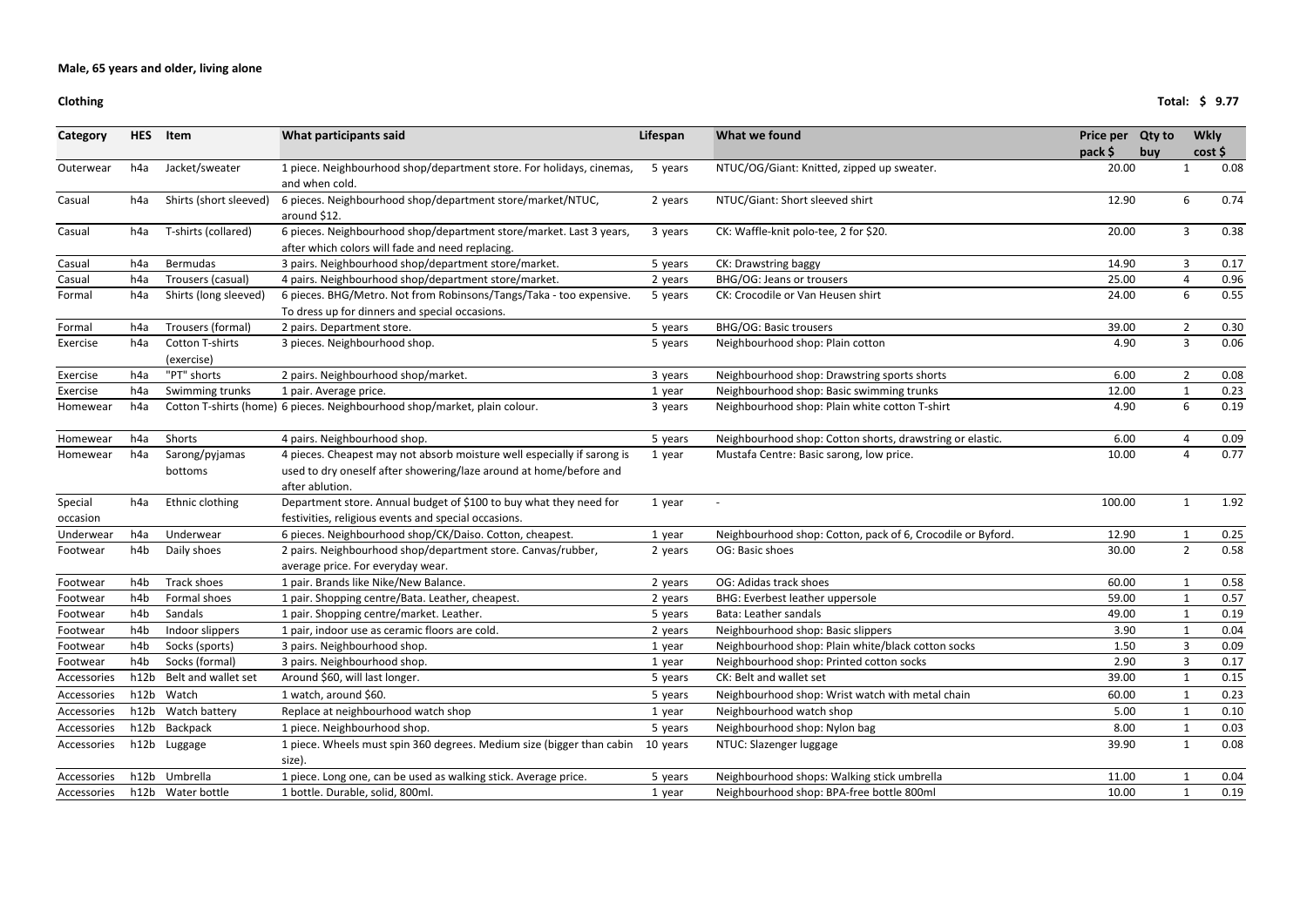**Social participation**

| Total: \$64.95 |
|----------------|
|                |

| Category   | <b>HES</b>       | Item             | What participants said                                                                             | Lifespan | What we found                                                            | Price per Qty to |     |      | <b>Wkly</b> |
|------------|------------------|------------------|----------------------------------------------------------------------------------------------------|----------|--------------------------------------------------------------------------|------------------|-----|------|-------------|
|            |                  |                  |                                                                                                    |          |                                                                          | pack $(5)$       | buv | cost |             |
| Activities | h10a             | Leisure          | Movies, excursions, exercise in the neighbourhood.                                                 | 1 week   | $\overline{\phantom{a}}$                                                 | 20.00            |     |      | 20.00       |
| Activities | h10a             | Education        | \$100 for 2-3 short courses or 1 long course per year.                                             | 1 year   | One-off short courses at the community centres cost around \$20, long    | 100.00           |     |      | 1.92        |
|            |                  |                  |                                                                                                    |          | courses (10 sessions) around \$150. Subsidies available, e.g. National   |                  |     |      |             |
|            |                  |                  |                                                                                                    |          | Silver Academy, SkillsFuture.                                            |                  |     |      |             |
| Activities | h10c             | Holidays         | \$500 for short vacation, twin-sharing.                                                            | 1 year   | \$500 will cover flights and twin-sharing room in Indonesia or Bangkok   | 500.00           |     |      | 9.59        |
|            |                  |                  |                                                                                                    |          | for 2-3 days. Planned tours are widely available, with community centres |                  |     |      |             |
|            |                  |                  |                                                                                                    |          | or tour groups.                                                          |                  |     |      |             |
| Activities | h10c             | Passport renewal | \$70 each time.                                                                                    | 5 years  |                                                                          | 70.00            |     |      | 0.27        |
| Activities | h10a             |                  | Home/hospital visiting About \$50-\$60 per year, based on \$10 per visit, 5-6 visits per year. For | 1 year   | $\overline{\phantom{a}}$                                                 | 60.00            |     |      | 1.15        |
|            |                  |                  | same person, only necessary to bring something for first visit. Will bring                         |          |                                                                          |                  |     |      |             |
|            |                  |                  | fruit, instead of flowers which are expensive and not practical.                                   |          |                                                                          |                  |     |      |             |
| Activities | h <sub>3</sub> a | Restaurant meals | Once per month, \$50 per meal.                                                                     | 1 month  |                                                                          | 50.00            |     |      | 11.51       |
| Special    | h10a             | Festivals        | \$300 per year for ang bao. \$100 per year for snacks and cookies, for                             | 1 year   |                                                                          | 400.00           |     |      | 7.67        |
| occasions  |                  |                  | variety.                                                                                           |          |                                                                          |                  |     |      |             |
| Special    |                  | h10a Worship     | Give alms, \$250 per year or around \$20 per month.                                                | 1 year   | $\overline{a}$                                                           | 250.00           |     |      | 4.79        |
| occasions  |                  |                  |                                                                                                    |          |                                                                          |                  |     |      |             |
| Special    |                  | h10a Birthdays   | 6 gifts or \$120 per year. Family do not expect older people to buy                                | 1 year   | $\overline{a}$                                                           | 120.00           |     |      | 2.30        |
| occasions  |                  |                  | expensive gifts for children, "can still be respected".                                            |          |                                                                          |                  |     |      |             |
| Special    | h10a             | Weddings         | Costs depend on where the wedding is held. Annual budget of \$200 for                              | 1 year   | $\overline{a}$                                                           | 200.00           |     |      | 3.84        |
| occasions  |                  |                  | one expensive wedding or a few smaller ones.                                                       |          |                                                                          |                  |     |      |             |
| Special    |                  | h10a Funerals    | \$100 per year.                                                                                    | 1 year   | $\overline{\phantom{a}}$                                                 | 100.00           |     |      | 1.92        |
| occasions  |                  |                  |                                                                                                    |          |                                                                          |                  |     |      |             |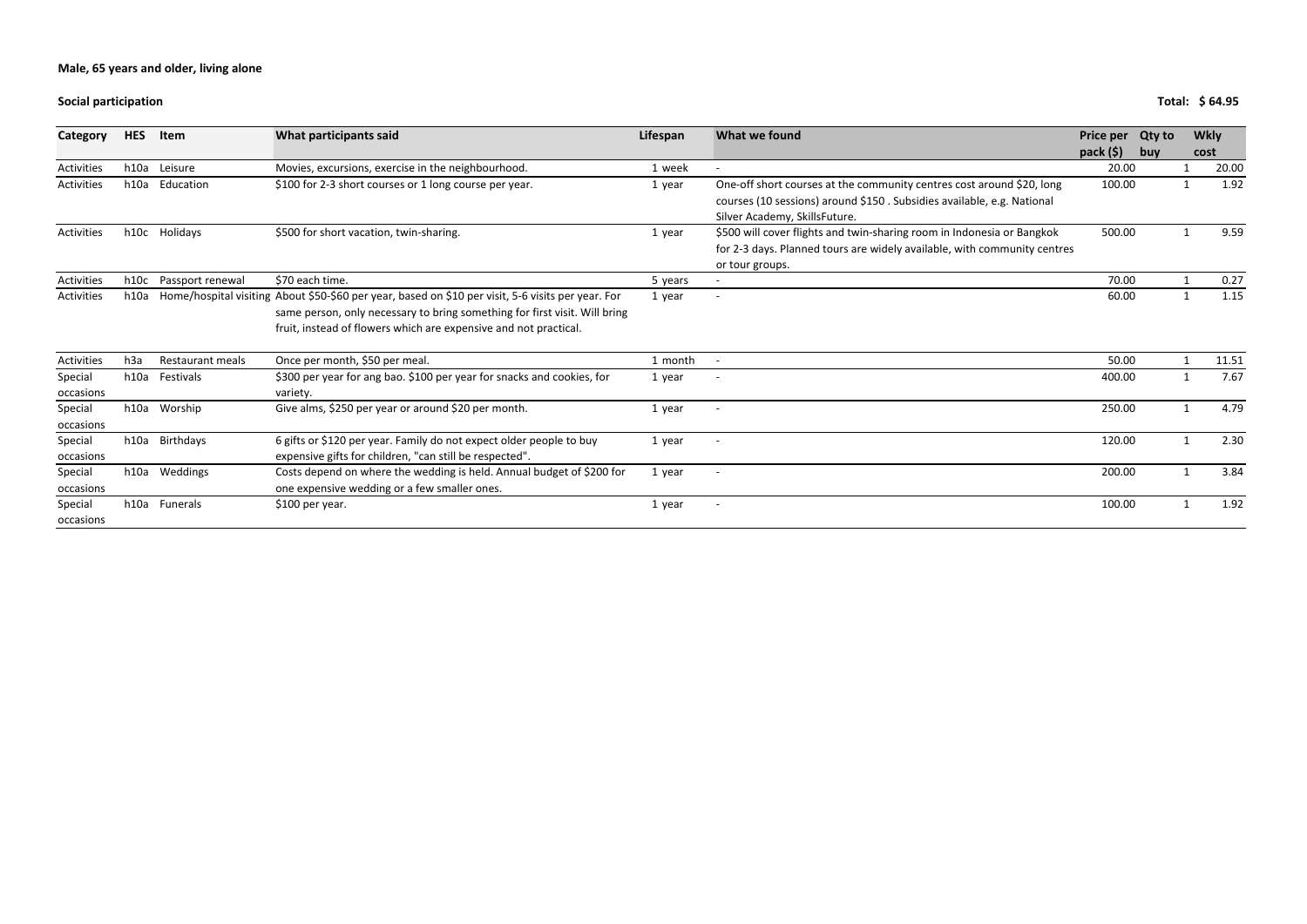**Food**

| Category   | <b>HES</b> | Item                                   | <b>Weekly portion</b>                                                           | What we found                                                            | Lifespan | Price per Qty to |     | <b>Wkly</b>    |      |
|------------|------------|----------------------------------------|---------------------------------------------------------------------------------|--------------------------------------------------------------------------|----------|------------------|-----|----------------|------|
|            |            |                                        |                                                                                 |                                                                          | (weeks)  | pack \$          | buy | cost           |      |
| Eating in  | h1         | Wholemeal bread                        | 6 slices, OR high fibre white bread/soft meal bread. Will freeze for a<br>week. | Fairprice Multigrain Wholemeal Bread, 10 slices, 320g.                   | 1.00     | 1.15             |     | $\mathbf 1$    | 1.15 |
| Eating in  | h1         | Margarine                              | 2 tsp (10g)                                                                     | Naturel Reduced Fat Spread Margarine 500g (Halal)                        | 26.07    | 4.20             |     |                | 0.16 |
| Eating in  | h1         | Jam                                    | $2$ tsp $(10g)$                                                                 | Frezfruta Jam Strawberry 450g (Halal)                                    | 45.00    | 3.00             |     |                | 0.07 |
| Eating in  | h1         | Reduced fat cheese                     | 1 slice                                                                         | FairPrice Cheese Slices Reduced Fat, 12 slices, 250g (Halal).            | 12.00    | 4.25             |     | $\mathbf{1}$   | 0.35 |
| Eating in  | h1         | Egg                                    | 3 eggs                                                                          | Pasar fresh eggs 10pcs                                                   | 3.33     | 1.55             |     |                | 0.47 |
| Eating in  | h1         | Tea                                    | 5 cups                                                                          | Dilmah Variety Tea Bags 20 satchets x 2g (Halal)                         | 4.00     | 4.25             |     | $\mathbf{1}$   | 1.06 |
| Eating in  | h1         | Coffee                                 | 5 cups                                                                          | Owl heritage blend ground coffee 500g, 70 cups (Halal).                  | 14.00    | 5.70             |     | 1              | 0.41 |
| Eating in  | h1         | Low fat milk                           | 1.55L (5 cups, 20 tbsp)                                                         | FairPrice UHT Milk Low Fat 1L (Halal)                                    | 1.29     | 1.90             |     | $\overline{2}$ | 2.95 |
| Eating in  | h1         | Uncooked rolled oats 11/3 bowl (100g)  |                                                                                 | Fairprice rolled oats 1kg                                                | 10.00    | 4.35             |     | $\mathbf{1}$   | 0.44 |
| Eating in  | h1         | Honey                                  | $2$ tsp $(10g)$                                                                 | Polleney Pure Honey 454g (Halal)                                         | 45.40    | 4.75             |     | 1              | 0.10 |
| Eating in  | h1         | Fruit                                  | 10 pieces banana/apple/pear/grapes                                              | 1 x Sumifru Cavendish Banana, 5pcs, 700g (\$2.00), 1 x S.A Packham Pear, | 1.00     | 4.69             |     | $\mathbf{1}$   | 4.69 |
|            |            |                                        |                                                                                 | 5pcs (\$2.69).                                                           |          |                  |     |                |      |
| Eating in  | h1         | Uncooked brown rice 700g               |                                                                                 | Fairprice Thai brown unpolished rice 2.5kg                               | 3.57     | 5.50             |     | $\mathbf{1}$   | 1.54 |
| Eating in  | h1         | Uncooked beehoon                       | 100 <sub>g</sub>                                                                | Starlion Rice Vermicelli 500g (Halal)                                    | 5.00     | 1.65             |     | $\mathbf 1$    | 0.33 |
| Eating in  | h1         | Fishballs                              | 100 <sub>g</sub>                                                                | Dodo fishballs 200g                                                      | 1.00     | 2.00             |     |                | 2.00 |
| Eating in  | h1         | Chye sim                               | 300g                                                                            | Kok Fah Local Chye Sim 300g                                              | 1.00     | 1.55             |     | 1              | 1.55 |
| Eating in  | h1         | Mackerel/red snapper 360g (4 portions) |                                                                                 | Okeanoss Frozen Saba Mackerel Fillet 400g                                | 1.11     | 6.45             |     | 1              | 5.81 |
| Eating in  | h1         | Chicken breast                         | 180g                                                                            | Zac Meat Fresh Chicken Breast 300g (Halal)                               | 1.67     | 3.25             |     | $\mathbf{1}$   | 1.95 |
| Eating in  | h1         | French beans                           | 200g                                                                            | Pasar French Bean 250g                                                   | 1.00     | 1.25             |     | 1              | 1.25 |
| Eating in  | h1         | Canned sardines                        | 45g                                                                             | Ayam Sardines in Tomatoes Sauces 155g (Halal)                            | 1.00     | 1.50             |     | 1              | 1.50 |
| Eating in  | h1         | Chinese spinach                        | 440g                                                                            | Chef Chinese spinach 250g                                                | 1.00     | 1.65             |     | $\overline{2}$ | 3.30 |
| Eating in  | h1         | Chicken pau                            | 2 (small)                                                                       | New Moon Wholemeal Vegetable Bun, 9pcs, 270g (Halal).                    | 4.50     | 3.30             |     | 1              | 0.73 |
| Eating in  | h1         | Plain wholemeal<br>biscuit             | 3 packets (4 pc each)                                                           | Hup Seng Wholemeal Cracker, 10 packs, 225g (Halal).                      | 3.33     | 2.10             |     | $\mathbf{1}$   | 0.63 |
| Eating in  | h1         | Cilantro                               | 40g                                                                             | THA Coriander 50g                                                        | 1.00     | 1.45             |     | 1              | 1.45 |
| Eating in  | h1         | Spring onion                           | 40g                                                                             | MYS Spring Onion 80-100g                                                 | 1.00     | 0.85             |     |                | 0.85 |
| Eating in  | h1         | Onion                                  | 50g                                                                             | Chef Small Onion 500g                                                    | 3.00     | 1.50             |     | 1              | 0.50 |
| Eating in  | h1         | Garlic                                 | 2 tsp (10g)                                                                     | Chef China Garlic 500g                                                   | 3.00     | 2.55             |     |                | 0.85 |
| Eating in  | h1         | Ginger                                 | 4 tbsp (24g) shredded                                                           | CHN/IDN Old Ginger 400g                                                  | 3.00     | 1.80             |     |                | 0.60 |
| Eating in  | h1         | Olive oil                              | 4 tsp (20ml)                                                                    | Fairprice olive oil 1L                                                   | 50.00    | 14.50            |     |                | 0.29 |
| Eating in  | h1         | Low sodium chicken                     | $1/4$ cube                                                                      | Maggi Homemade Low Sodium stock cube, 6 cubes, 60g.                      | 24.00    | 1.60             |     | $\mathbf{1}$   | 0.07 |
|            |            | stock                                  |                                                                                 |                                                                          |          |                  |     |                |      |
| Eating in  | h1         | White pepper                           | 7 pinches (7g)                                                                  | Fairprice ground white pepper 25g                                        | 3.57     | 1.85             |     |                | 0.52 |
| Eating in  | h1         | Light soya sauce                       | 3 tsp (15ml)                                                                    | FairPrice Soya Sauce Light 660ml                                         | 44.00    | 1.75             |     |                | 0.04 |
| Eating in  | h1         | Dark soya sauce                        | Additional condiment (not in menu)                                              | FairPrice Soya Sauce Dark 660ml                                          | 104.29   | 1.75             |     |                | 0.02 |
| Eating in  | h1         | Sugar                                  | Additional condiment (not in menu)                                              | FairPrice Pure Cane Sugar Fine Grain 1kg                                 | 104.29   | 1.55             |     |                | 0.01 |
| Eating out | h3b        | Red bean dessert                       | 1 bowl                                                                          |                                                                          | 1.00     | 1.50             |     |                | 1.50 |
| Eating out | h3b        | Fruit                                  | 4 pieces pineapple/watermelon/papaya/pear/banana                                | Pineapple (\$0.80), watermelon (\$0.70), papaya (\$0.80).                | 1.00     | 0.80             |     |                | 3.20 |
| Eating out | h3b        | Coffee/tea                             | 5 cups si/siu dai/kosong                                                        | Kopi-si/teh-si \$1.10, kosong \$0.90.                                    | 1.00     | 1.10             |     | 5              | 5.50 |

**Total: \$ 75.33**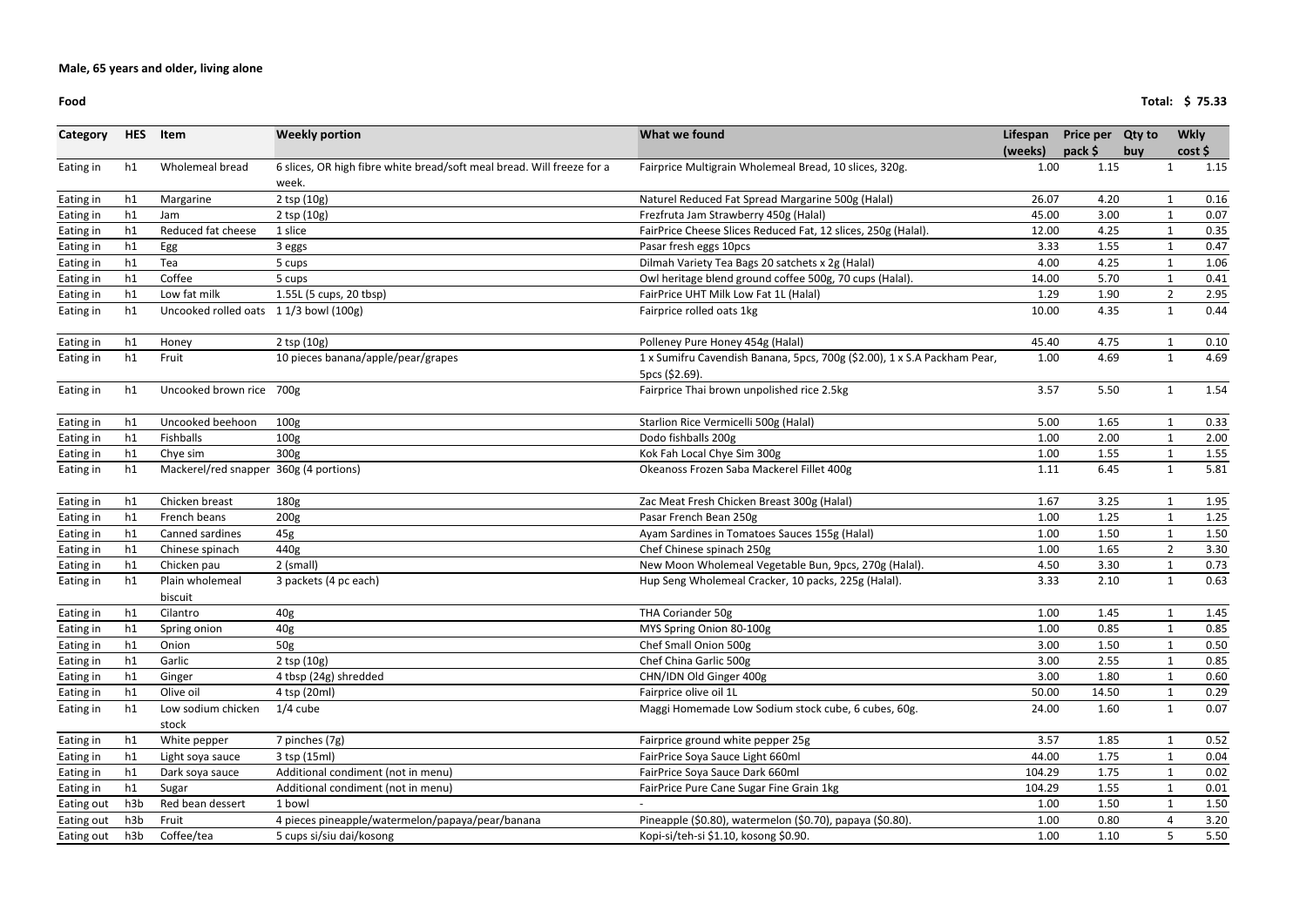| Category   | <b>HES</b> | Item                               | <b>Weekly portion</b>                                                | What we found                                                                                | Lifespan | <b>Price per</b> | Qty to | <b>Wkly</b> |      |
|------------|------------|------------------------------------|----------------------------------------------------------------------|----------------------------------------------------------------------------------------------|----------|------------------|--------|-------------|------|
|            |            |                                    |                                                                      |                                                                                              | (weeks)  | pack \$          | buv    | cost        |      |
| Eating out | h3b        | Laksa                              | OR nasi lemak with 1 meat 1 vegetable, OR 2pcs plain roti prata with | Laksa \$3.00, nasi lemak set \$2.20 (chicken wing, egg, cucumber, and ikan                   | 1.00     | 3.00             |        |             | 3.00 |
|            |            |                                    | dahl curry and veg                                                   | bilis chilli), nasi lemak (Halal) \$3, 2pcs prata \$2.                                       |          |                  |        |             |      |
| Eating out | h3b        | Sliced fish beehoon                | OR chicken beehoon soto noodle soup OR 2pcs chapati/thosai with dah  | Sliced fish beehoon soup \$3.50, chicken beehoon/mee soto \$2.50,                            | 1.00     | 3.50             |        |             | 3.50 |
|            |            | soup                               | curry                                                                | thosai with dahl curry \$1.20.                                                               |          |                  |        |             |      |
| Eating out | h3b        | Wanton noodles soup Twice a week   |                                                                      | Wanton noodles soup \$3.00                                                                   | 1.00     | 3.00             |        |             | 6.00 |
| Eating out | h3b        | Duck breast rice                   | OR chicken rice / char siew rice, twice a week                       | Roast duck rice \$3.50, char siew rice/chicken rice/braised duck rice<br>\$3.00.             | 1.00     | 3.50             |        |             | 7.00 |
| Eating out | h3ł        | vegetables, minimal<br>gravy)      | Nasi padang (1 meat 2 OR economy rice with 1 meat 2 vegetables       | Nasi padang (1 meat/fish 2 vegetables) \$5.00, economy rice (1 meat 2<br>vegetables) \$3.10. | 1.00     | 5.00             |        |             | 5.00 |
| Eating out | h3b        | Yong tau foo with bee<br>hoon soup |                                                                      | Yong tau foo soup, 6 items+any noodle.                                                       | 1.00     | 3.00             |        |             | 3.00 |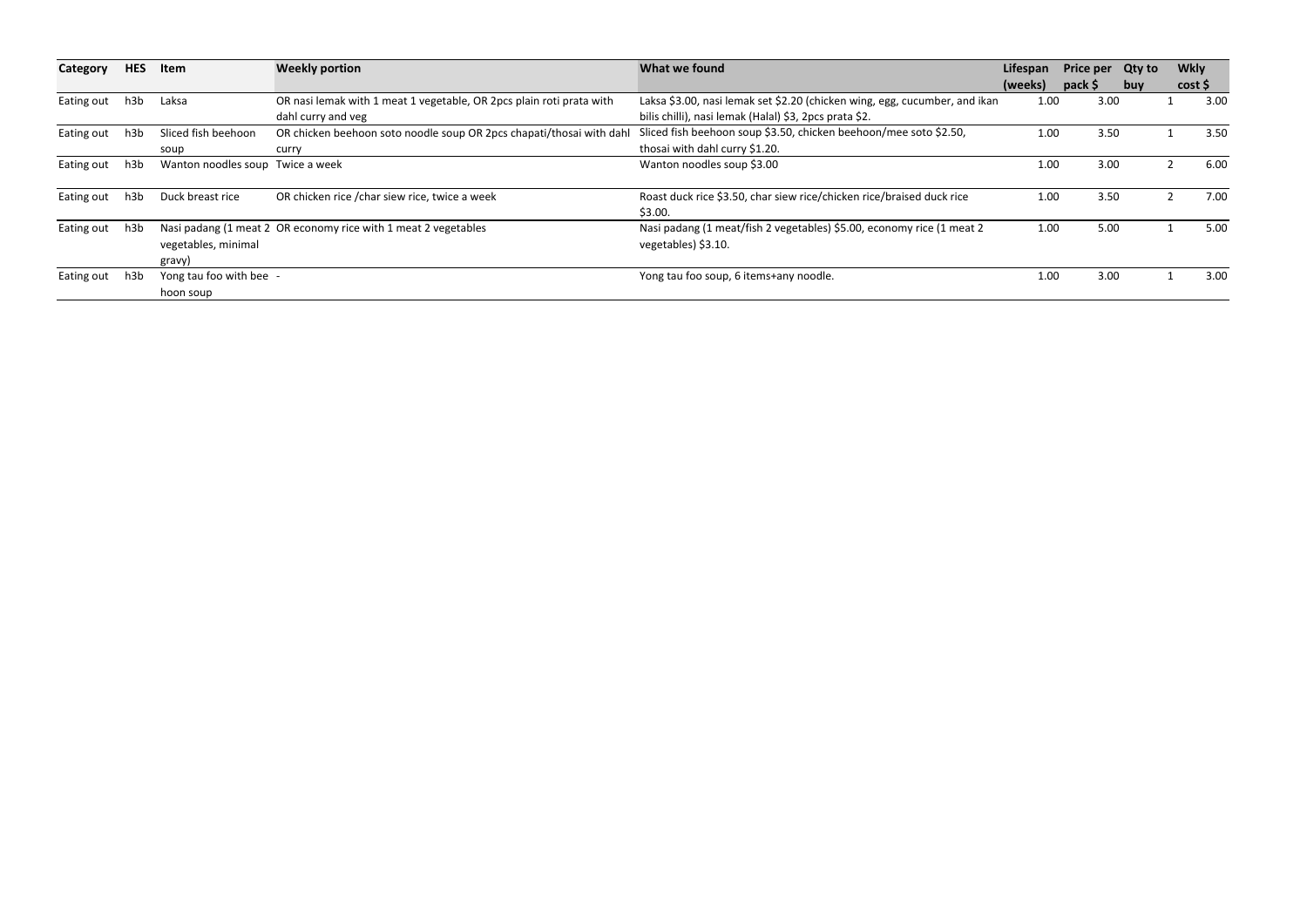### **Healthcare**

| Category    | <b>HES</b> | Item                 | What participants said                                               | Lifespan | What we found                                                       | Price per | <b>Qty to</b> | <b>Wkly</b> |      |
|-------------|------------|----------------------|----------------------------------------------------------------------|----------|---------------------------------------------------------------------|-----------|---------------|-------------|------|
|             |            |                      |                                                                      |          |                                                                     | $pack$ \$ | buy           | cost        |      |
| Screening   | h8b        | Colorectal cancer    | Follow guideline, once a year.                                       | 1 year   | <b>CHAS GP</b>                                                      | 32.00     |               |             | 0.61 |
| Screening   | h8b        | Diabetes,            | Guideline says every 3 years, participants said once a year.         | 1 year   | <b>CHAS GP</b>                                                      | 10.00     |               |             | 0.19 |
|             |            | hypertension, high   |                                                                      |          |                                                                     |           |               |             |      |
|             |            | cholesterol, obesity |                                                                      |          |                                                                     |           |               |             |      |
| Screening   | h8b        | Dental check-ups     | Guideline says once or twice a year, participants said twice a year. | 6 months | Polyclinic                                                          | 16.80     |               |             | 0.64 |
| Vaccination | h8b        | Flu                  | Follow guideline, once a year.                                       | 1 year   | Polyclinic                                                          | 30.00     |               |             | 0.58 |
| Vaccination | h8b        |                      | Pneumococcal disease Follow guideline, 1-2 doses in adulthood.       | 19 years | One-off, estimated \$150. Male Life Expectancy at 65 in 2017 = 19.1 | 150.00    |               |             | 0.15 |
|             |            |                      |                                                                      |          | years.                                                              |           |               |             |      |
| Vaccination | h8b        | Zoster (shingles)    | Follow guideline, 1 dose from 60 years old.                          | 23 years | TTSH. Male Life Expectancy at 60 in 2017 = 23.2 years.              | 240.75    |               |             | 0.20 |
| Treatment   | h8b        | <b>GP</b> visits     | Three times a year, at polyclinic.                                   | 4 months | Polyclinic: Consultation and medication                             | 14.00     |               |             | 0.81 |
| Treatment   | h8b        | Cataract             | Where necessary, up to two eyes.                                     | 19 years | Public hospital: Day surgery, P75 bill \$1193 per eye in 2017.      | 2386.00   |               |             | 2.40 |
| Treatment   | h8b        | Dentures             | Where necessary, up to two arches.                                   | 19 years | Polyclinic: Up to \$707 per arch                                    | 1414.00   |               |             | 1.42 |
| Treatment   | h8b        | Implants             | Where necessary, up to two units.                                    | 19 years | Polyclinic: Up to \$1944 per unit                                   | 3888.00   |               |             | 3.90 |
| Treatment   | h8b        | Crowns               | Where necessary, up to two teeth.                                    | 19 years | Polyclinic: Up to \$786 per tooth                                   | 1572.00   |               |             | 1.58 |
| Treatment   | h8b        | Wisdom tooth         | Where necessary, up to two teeth.                                    | 19 years | Polyclinic: Up to \$825 per tooth                                   | 1650.00   |               |             | 1.66 |
|             |            | extraction           |                                                                      |          |                                                                     |           |               |             |      |
| Treatment   | h8b        |                      | Root canal treatment Where necessary, up to two teeth.               | 19 years | Polyclinic: Up to \$815 per tooth                                   | 1630.00   |               |             | 1.64 |
| Emergency   | h8b        | A&E visits           | Once a year.                                                         | 1 year   | Public hospital                                                     | 120.00    |               |             | 2.30 |

**Total: \$ 18.07**